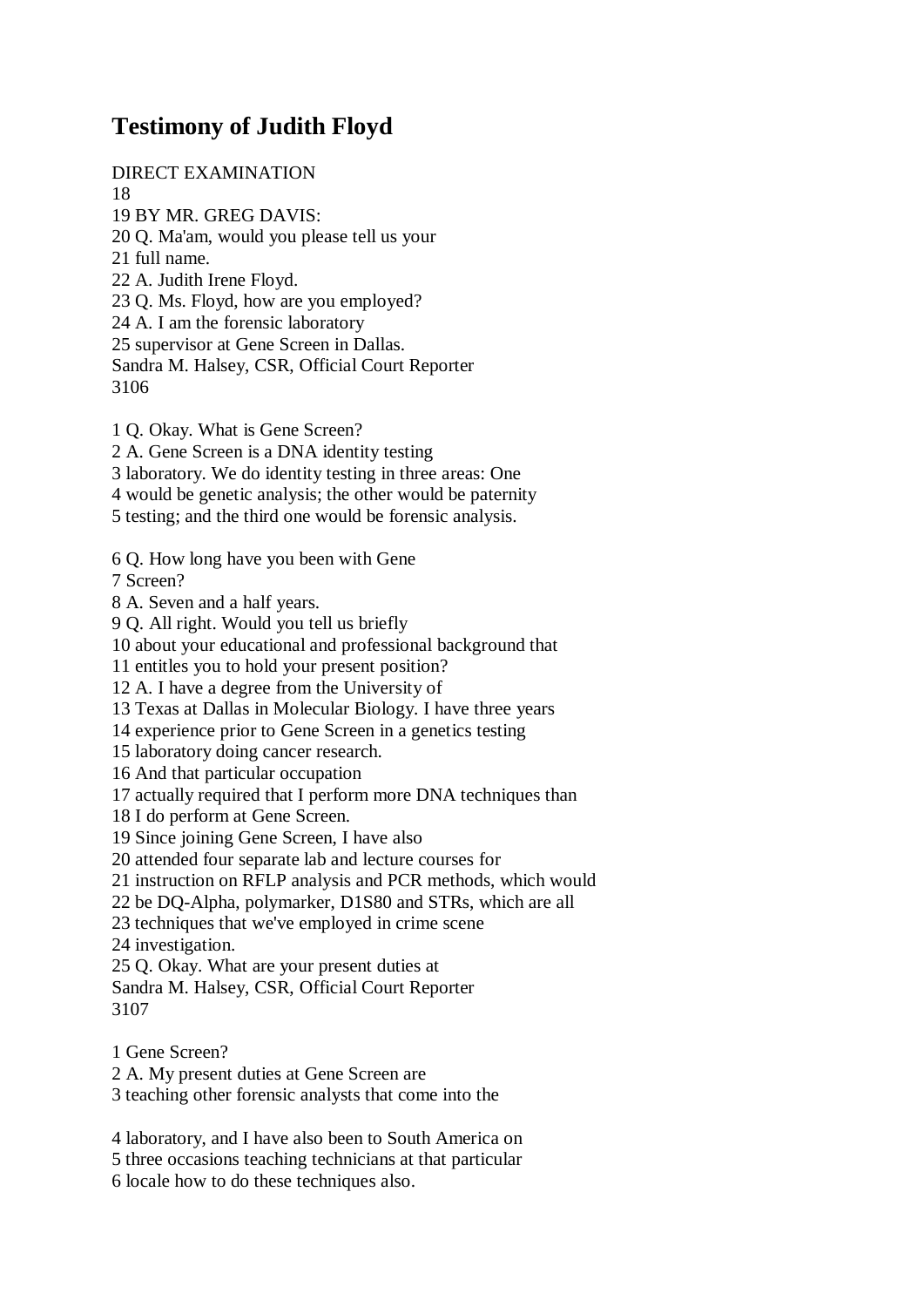7 I perform case work myself, and I am

8 also supervisor of the laboratory, which means that I am 9 responsible for the overall running of the laboratory

10 itself, responsible for testimony, and I am involved in

11 the incorporation of new DNA testing methods at Gene 12 Screen.

13 Q. Okay. How long have you actually been

14 performing DNA analysis?

15 A. A little over 10 years.

16 Q. All right. Can you give us an idea of

17 the number of cases in which you have actually done this

18 DNA analysis?

19 A. That would be approximately 600 cases

20 and that would involve a little over 4,000 samples.

21 Q. All right. And, over the last 10

22 years, have you had occasion to testify as an expert in

23 court before?

24 A. Yes, I have.

25 Q. And, in how many cases have you

Sandra M. Halsey, CSR, Official Court Reporter 3108

1 testified previously?

2 A. As far as cases, I'm not sure, but as

3 far as times in court, that would be about 70. And the

4 cases themselves would be less than 70, simply because

5 some of these may have been in pre-trial hearings and

6 then the actual testimony at the trial itself.

7 Q. Okay. In what type of cases is DNA

8 analysis used?

9 A. DNA analysis is used in sexual assault

10 cases, homicide, it may be involved in a hit and run

11 case, assault, missing persons, incest cases.

12 In civil cases it may be incorporated

13 in a paternity suit, identity testing, involving,

14 discerning whether or not the cells from the slide from

15 which a diagnosis has been rendered to the blood of a

16 patient, just to make sure that the cells on the slide do

17 indeed belong to that patient.

18 Insurance companies are also

19 incorporating more and more DNA testing in their suits.

20 Q. All right. I want to go -- let's just

21 go to square one here. And explain to me what DNA is.

22 A. DNA is a substance that is found

23 within the cells of your body. This particular substance

24 is our genetic code or the information contained within

25 our cells that makes us the unique individuals that we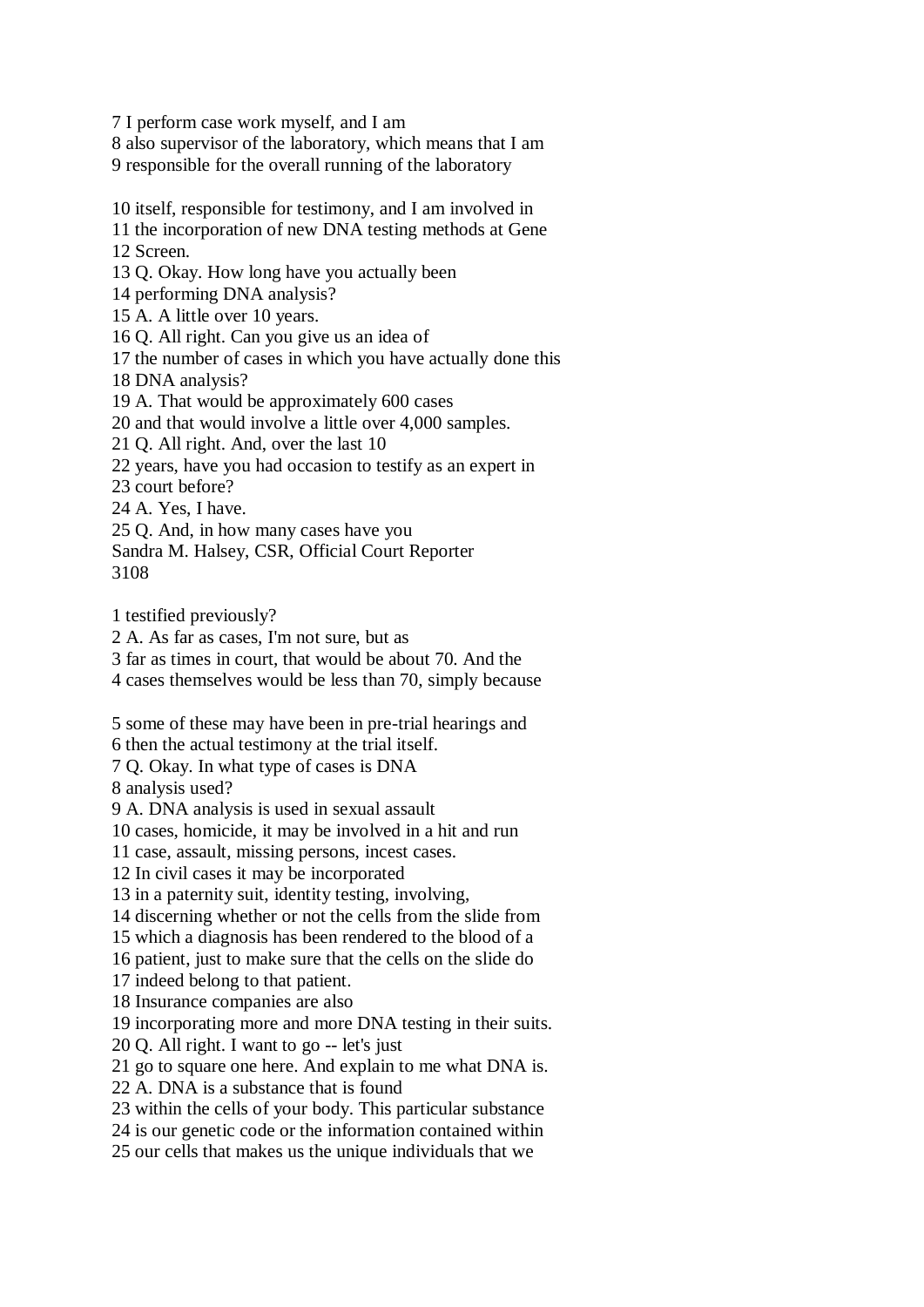Sandra M. Halsey, CSR, Official Court Reporter 3109

1 are.

2 The coding, or the message on that DNA 3 is what causes you to have blue eyes or brown eyes, it 4 causes you to be short, curly hair, your skin color, it 5 determines whether you have type A blood or type O blood. 6 All of our physical characteristics 7 that we can see and those that we cannot see is 8 determined by the message that is incorporated on our DNA 9 strands. 10 Many of you have heard of DNA referred 11 to as chromosomes. That is a form of DNA. And we 12 actually look at the chromosomes within the cells, look 13 at specific sites to obtain information in order to 14 determine whether or not a person could be a donor of a 15 biological specimen of some sort. And the reason we can 16 do that, is because the DNA in each of your cells, within 17 the individual, is the same. 18 For instance, the DNA in your skin 19 cell, is the very same as the DNA in your blood cells. 20 The DNA in your hair is the same. But your DNA is 21 different from the individual sitting next to you. 22 That is why we can incorporate this 23 type of testing in forensic analysis and match known 24 blood specimens of a victim or a suspect to specimens 25 that may have been found at the crime scene. Sandra M. Halsey, CSR, Official Court Reporter 3110 1 Q. Okay. For instance, if you had a 2 sample of my blood, from my blood, could you get my 3 genetic code, my DNA code? 4 A. Yes. 5 Q. Okay. And my code would be different 6 than yours and different than anyone else in the 7 courtroom or in the world, correct? 8 A. That is true, unless you had an 9 identical twin.

10 Q. All right. So, would it be fair to

11 call this, in a way, like a genetic fingerprint then that

12 is unique to each individual?

13 A. That would be fair.

14 Q. You've mentioned when you talked about

15 Gene Screen you went through a lot of letters. You told

16 us about RFLP, PCR, and DQ-Alpha and D1S80. And I want

17 to go through those in just a little bit more detail.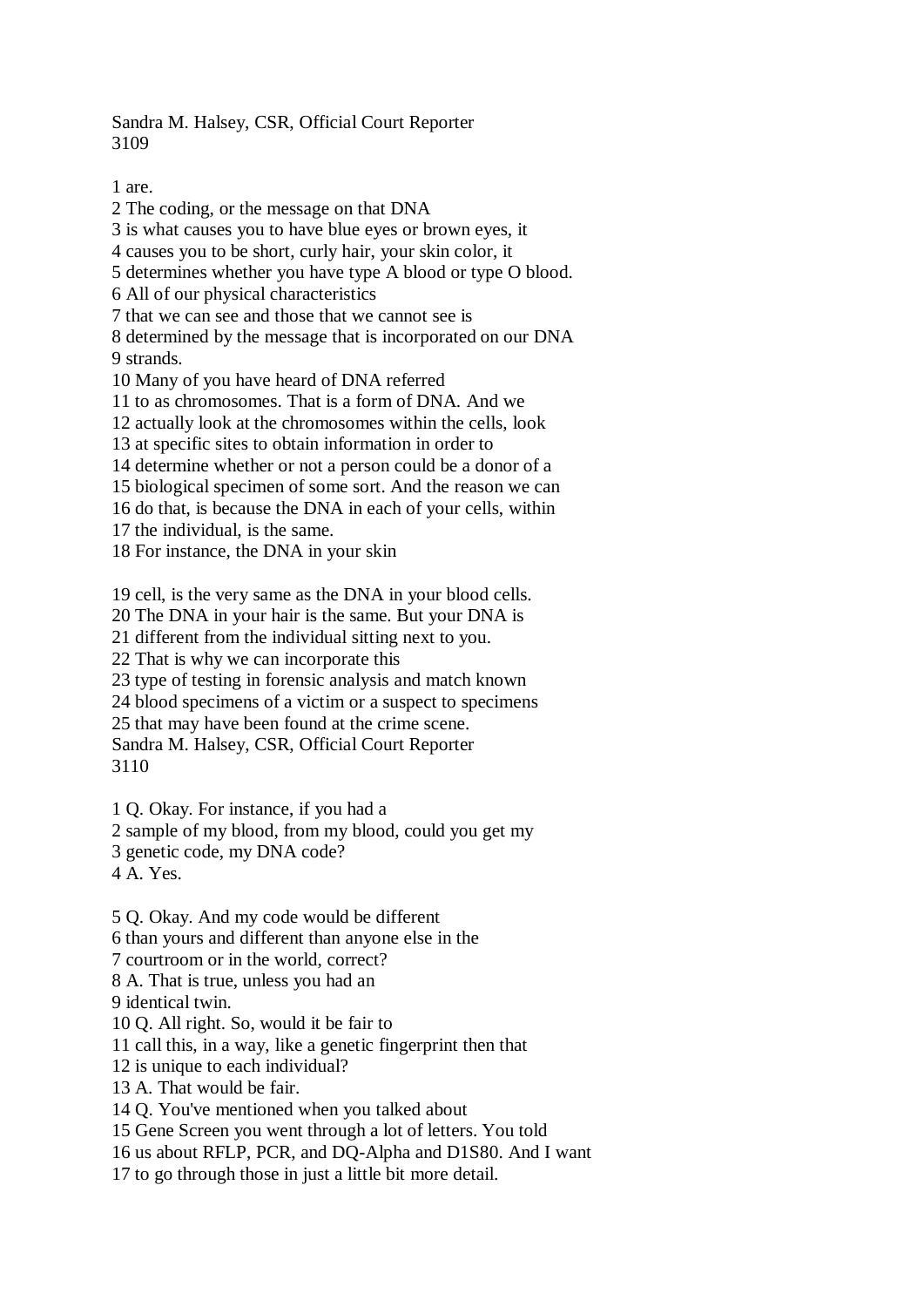18 Are those types of DNA tests that are available to be 19 run?

20 A. Yes, they are. There are actually two

21 general categories. And then subtesting categories, you

22 might say, under the heading of PCR.

23 Q. Okay. What would be kind of the three

24 major categories then if we look at it?

25 A. We look at actually two major

Sandra M. Halsey, CSR, Official Court Reporter

3111

1 categories. One is RFLP analysis and that is what you

2 may have referred to as DNA fingerprinting.

3 Q. Okay.

4 A. The PCR analysis is another type of

5 testing and it actually has some subgroups which we will

6 talk about also.

7 Q. Okay. All right. So, we have got

8 these two worlds. We have got the RFLP world and then we

9 have got this PCR world, right?

10 A. Correct.

11 Q. All right. Just briefly, if you are

12 going to do an RFLP test, a DNA test using that method,

13 what exactly are you looking at on the genetic code?

14 A. If you are going to performed an RFLP

15 analysis, you are looking at different length of

16 fragments that are generated by cutting your DNA with,

17 what we call, molecular scissors, they are enzymes.

18 And they read the DNA code and they

19 cut at specific sites according to what they are reading

20 along the code. And every individual has specific links

21 that are generated by applying this enzyme to their DNA.

22 And it is those links, that we then examine and compare

23 to some other substance.

24 Q. Would it be kind of like -- a DNA

25 strand being kind of like a ladder here in the courtroom,

Sandra M. Halsey, CSR, Official Court Reporter 3112

1 and you go in with these molecular cutters and on mine,

2 for instance, the first cutter may cut the first rung of

3 that ladder out, the second cutter may do another rung

4 and on and on and on, and you can identify those rungs as 5 you look at it; is that right?

6 A. That's correct. You can compare it in

7 that manner or even to a strand of beads. And it may cut

8 six links out of one strand for one person and three

9 links out of another person.

10 Q. All right. So, that would be in the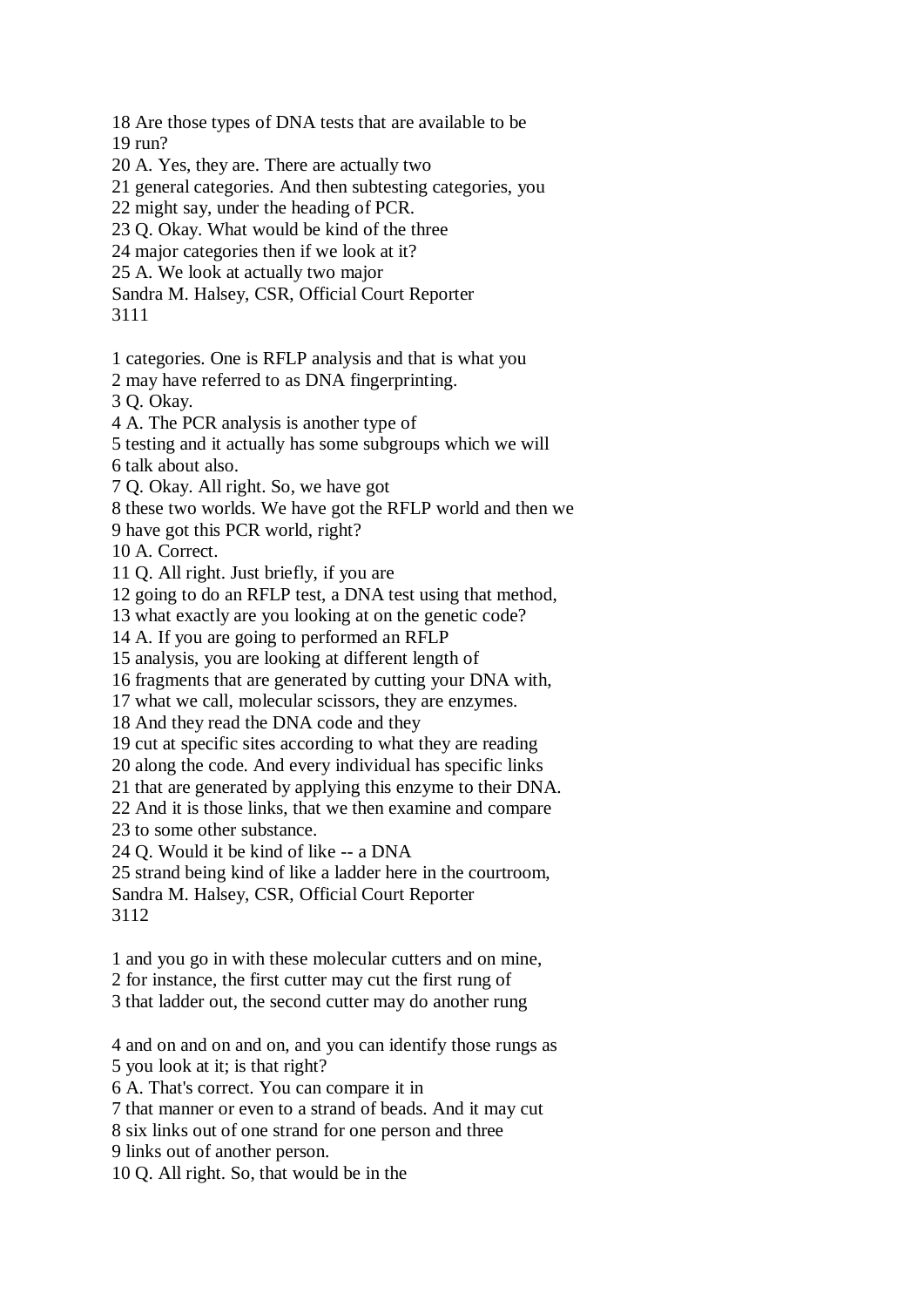11 RFLP world. Now, the PCR world, that is different, isn't 12 it? 13 A. That is a different technique.

14 Q. Okay. Just within the general

15 overview of PCR, how do you do that, as opposed to going

16 in there and actually cutting different strands along

17 there? What do you do with the PCR?

18 A. With PCR you already typically have

19 very small strands of DNA. You may be working with

20 degraded DNA, or DNA that has been broken down into very

21 small pieces through exposure to bacteria, to sunlight or

22 other factors such as moisture and humidity.

23 You actually amplify the DNA at a

24 certain site on the DNA. You want to look at a type or

25 a -- some sort of information at a specific site on a

Sandra M. Halsey, CSR, Official Court Reporter

3113

1 DNA, but you may not have enough. So you amplify it and

2 it's copied, many, many times, millions of times. It's

3 very similar to placing a sheet of paper on a copying

4 machine and setting the cycle to 100 copies.

5 All of your copies are going to be

6 exact duplicates of your original, and that is

7 essentially what we do with the PCR method. We're

8 actually copying a particular area on the DNA, obtaining

9 many, many copies and then we're looking at this

10 amplified DNA as to what type an individual may have.

11 Q. Would one of the advantages of PCR be

12 that you need less of a sample in order to do your

13 testing?

14 A. That is definitely an advantage.

15 Q. Okay. So you actually need more

16 material, more DNA material to do the RFLP, right? 17 A. Yes.

18 Q. Now, at Gene Screen, as you look at 19 the PCR, do you basically, or do you primarily do PCR 20 testing at Gene Screen or do you do both?

21 A. I do both, but primarily PCR analysis.

22 Q. All right. Well, let's talk about the

23 PCR then. Within the PCR family, do you have, what I am

24 going to call, DQ-Alpha testing, and then do you have

25 this D1S80 testing over here within the PCR family?

Sandra M. Halsey, CSR, Official Court Reporter

3114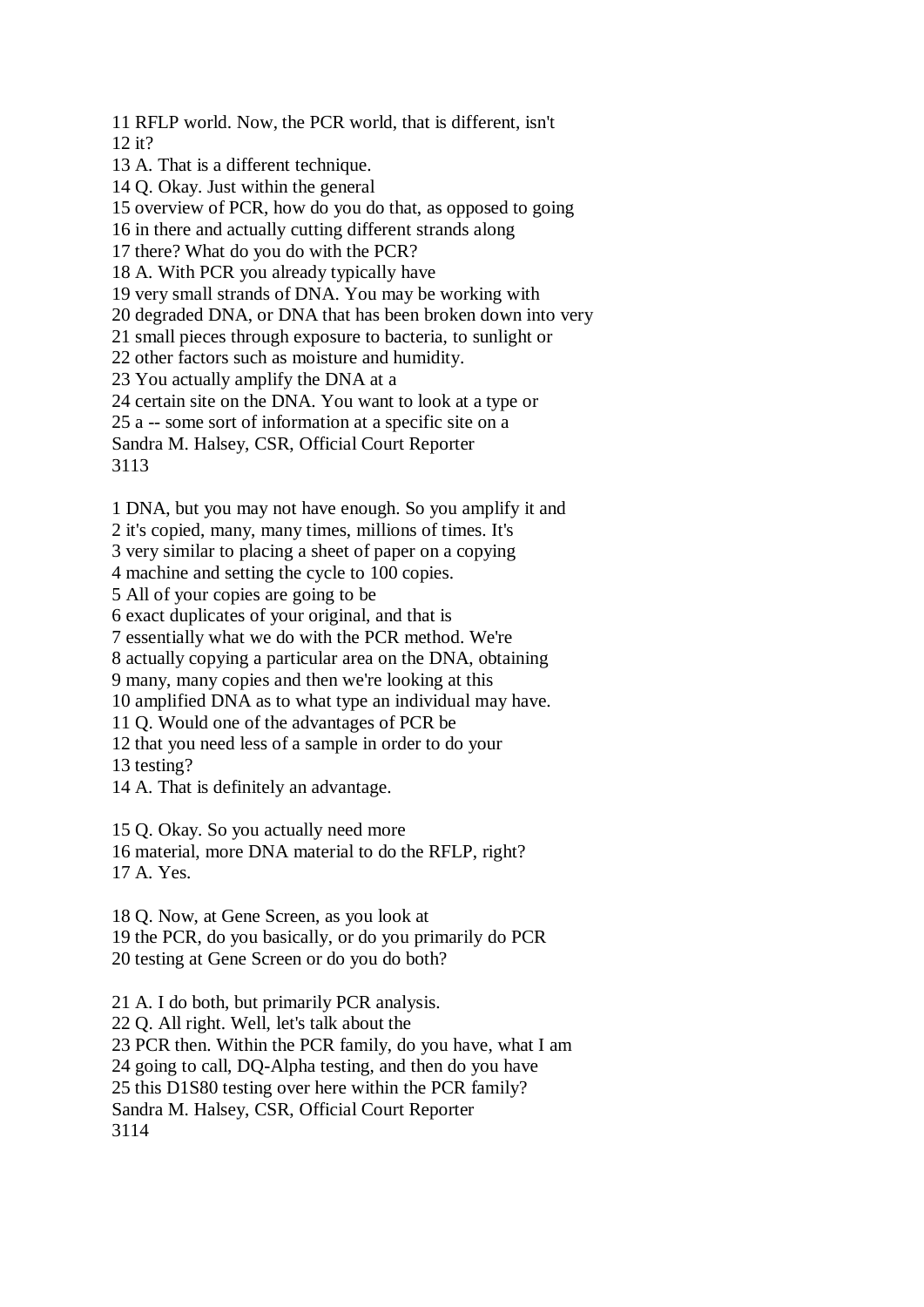1 A. Yes, that is two of the four methods

2 that we now incorporate.

3 Q. Okay. Is there another one called,

4 STR, for instance?

5 A. Yes.

6 Q. Okay. Let's just stick with D1S80 and

7 DQ-Alpha. What is going to be the basic difference

8 between those two PCR tests?

9 A. The basic difference between those two

10 tests, is that with DQ-Alpha analysis, your final product

11 is going to be a strip with blue dots. And those blue

12 dots will be positive for whatever DQ-Alpha type may be

13 present in a sample.

14 If you are performing D1S80 analysis,

15 you're going to see the result in the form of discrete

16 bands on a film.

17 And the final product is different as

18 well as the methodology that you are incorporating. For

19 instance, with DQ-Alpha you're actually looking at the

20 difference in sequence, or a difference in coding along

21 the DNA.

22 With the D1S80 method, you are looking

23 at various lengths of DNA because those are due to tandem

24 repeats or stuttering the D1S80 sequence. And that quite

25 often varies from individual to individual.

Sandra M. Halsey, CSR, Official Court Reporter

3115

1 Q. Okay. Are there some cases that you

2 get, where you decide the DQ-Alpha testing would be best?

3 A. Yes.

4 Q. Are there other cases that you might

5 get in, where you may think that this other type of PCR

6 testing, this D1S80 might be better?

7 A. Yes.

8 Q. Might there also be cases that you

9 look at and you might decide that RFLP might be best for 10 that job?

11 A. If I have a choice, and plenty of DNA

12 so that I have the luxury of making that choice, yes.

13 Q. All right. In this particular case,

14 Ms. Floyd, were several items submitted to you for DNA

15 analysis?

16 A. Yes.

17 Q. And, did you receive items from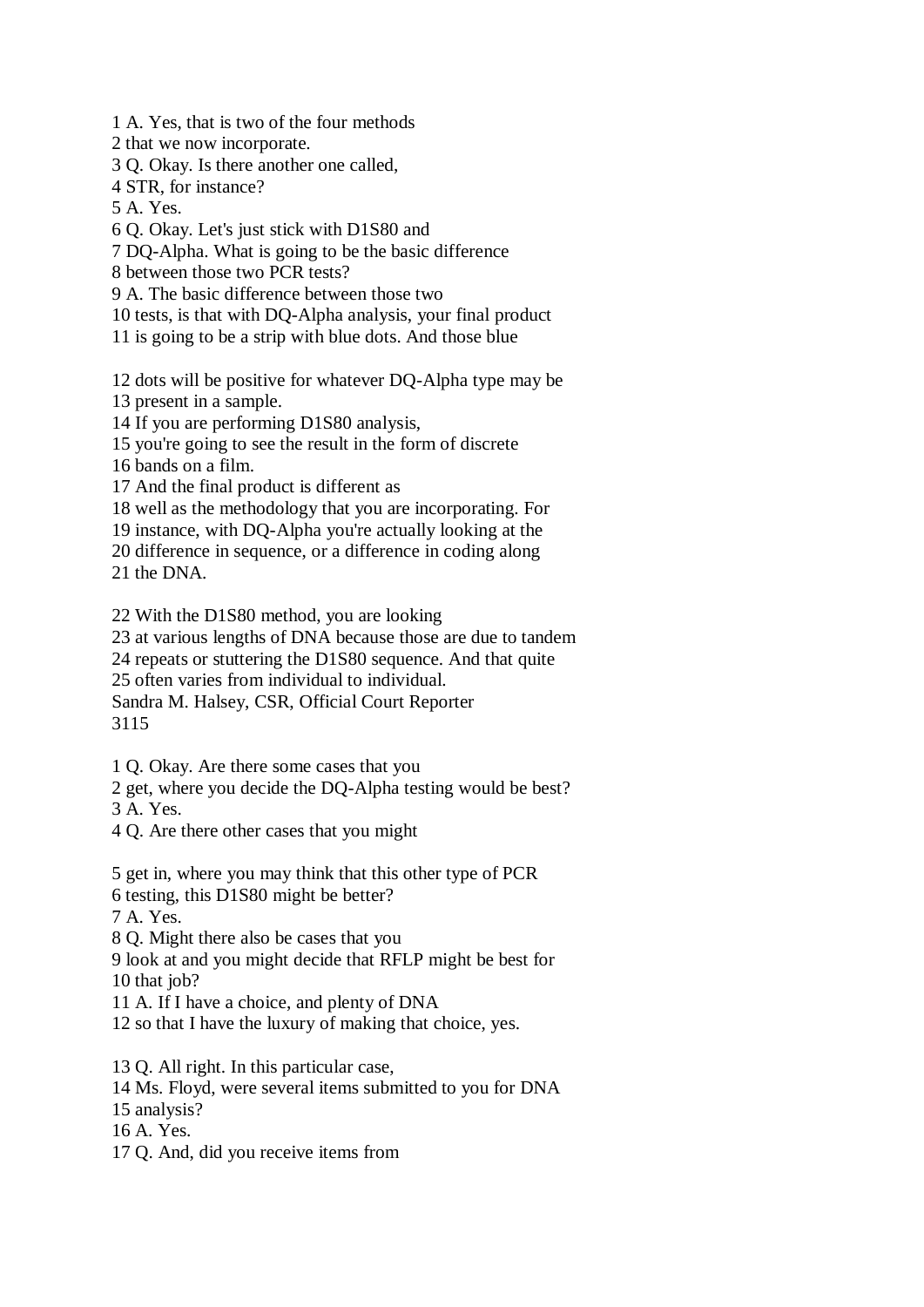18 Charles Linch and Carolyn Van Winkle, of the Institute of

19 Forensic Sciences in Dallas?

20 A. Yes, I did.

21 Q. Okay. Did you receive items from any

22 other individuals?

23 A. Only Kathryn Long, Charlie Linch and

24 Carolyn Van Winkle.

25 Q. And when you received those items, did

Sandra M. Halsey, CSR, Official Court Reporter

3116

1 you sit down and try to decide what kind of testing that

2 you wanted to do on those items?

3 A. Yes.

4 Q. In fact, did you and I, and you have a

5 boss, Dr. Robert Giles there at Gene Screen?

6 A. Yes.

7 Q. Did we all sit down and try to decide

8 what kind of testing you thought would be best for these

9 items?

10 A. Yes, that's correct.

11 Q. All right. What kind of testing did

12 you finally decide on for these items?

13 A. With this particular case we decided

14 D1S80 would probably be the preferred testing, using PCR

15 analysis.

16 Q. Okay. Why did you finally choose to

17 do D1S80 testing?

18 A. Well, we knew that these stains were

19 most likely going to yield a possible mixture of three

20 related individuals. If they are related, that means

21 they are going to be sharing some banding pattern or some

22 alleles because each child would inherit half of their

23 DNA from their mother, and the other half from their

24 father. So there would be some commonality there that

25 might complicate the testing method.

Sandra M. Halsey, CSR, Official Court Reporter 3117

1 If you have mixtures present in a

2 sample, that is DNA that is donated through blood from

3 more than one individual, the strip method or DQ-Alpha is 4 very hard to read.

5 If you have only one individual

6 donating blood, it is fine. But if you have a mixture,

7 it's too difficult to discern what came from where. If 8 you use D1S80 you have discrete bands generated by each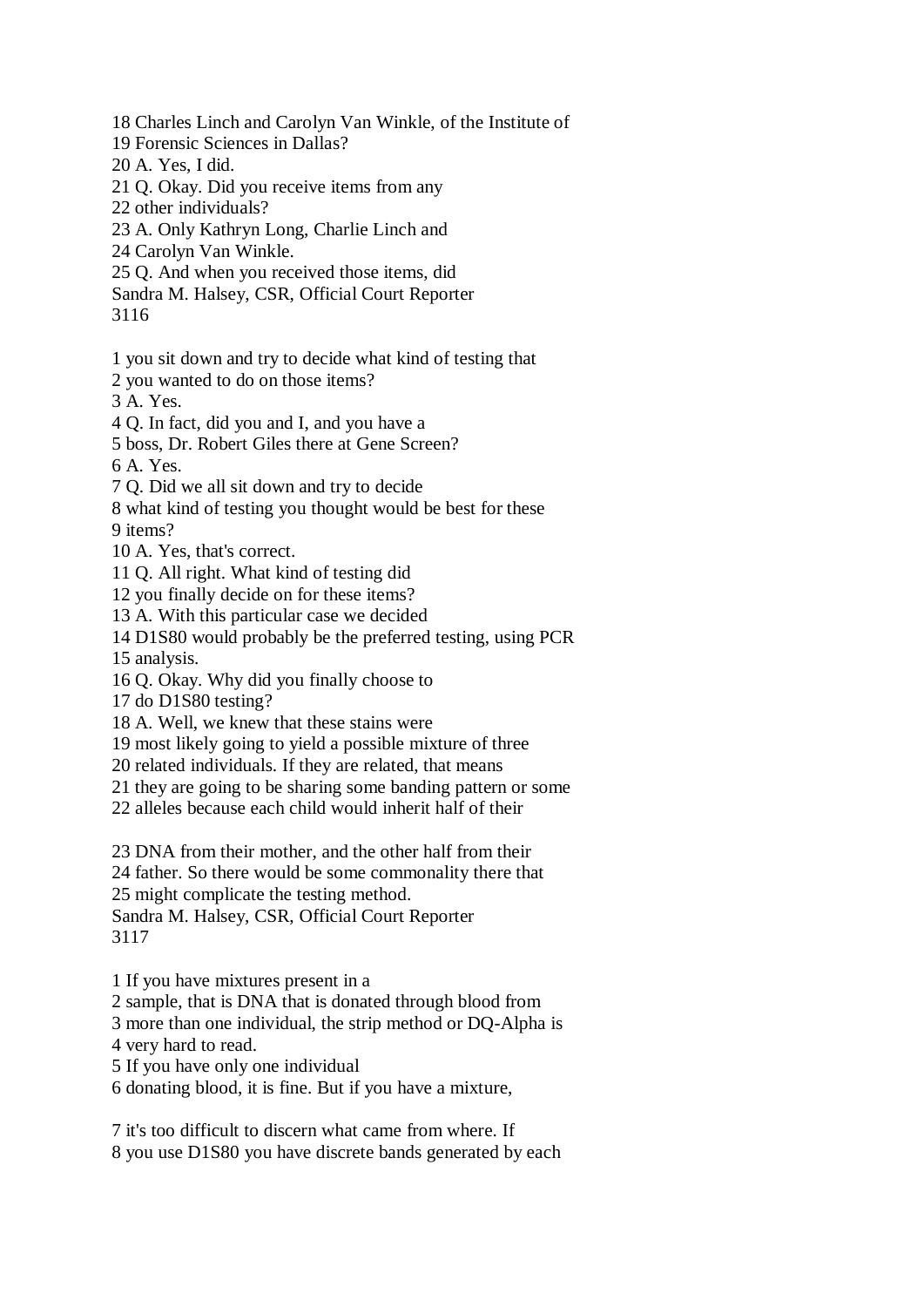9 individual and you can best determine whether or not that

10 particular person's DNA might be present in that

11 specimen.

12 Q. Okay. Would a good analogy be that

13 you have got three fingerprints from individuals within a

14 family and their fingerprints are somewhat similar

15 because they are all in the same family.

16 Is that what the alleles are,

17 basically?

18 A. Similar.

19 Q. Okay. And when you talk about a

20 mixture, it may not be a good analogy, but I think of 21 where you have one fingerprint and then over that you

22 might have another fingerprint that might obscure part of

23 the first fingerprint. Is that what a mixture is

24 sometimes in DNA terms?

25 A. It could be or you could share some

Sandra M. Halsey, CSR, Official Court Reporter 3118

1 points on one fingerprint, on your fingerprint that you

2 would find also in the other one.

3 Q. And this D1S80, in essence, would it

4 allow you to sort of separate these two fingerprints and

5 look at them and determine whose fingerprint is where?

6 A. Yes. And you could determine also

7 which points were actually shared between the

8 individuals.

9 Q. When you receive samples out there at

10 Gene Screen for testing, just walk us through the

11 procedures that you use. What is the first thing that

12 you do when you receive the samples, in this case, for

13 instance?

14 A. The first thing that we do, is to

15 establish the chain of custody, document how we receive

16 the samples, from whom, what the samples were, assign a

17 case number, and for each piece of evidence that is

18 applicable to this case, it also receives it's own

19 individual accession number.

20 At that point, I will photograph the

21 specimens before I begin work, and determine what type of

22 testing method might be the best or what type of testing

23 method may be the only type that I can use on that

24 particular case.

25 It depends on the specimens, how much

Sandra M. Halsey, CSR, Official Court Reporter

3119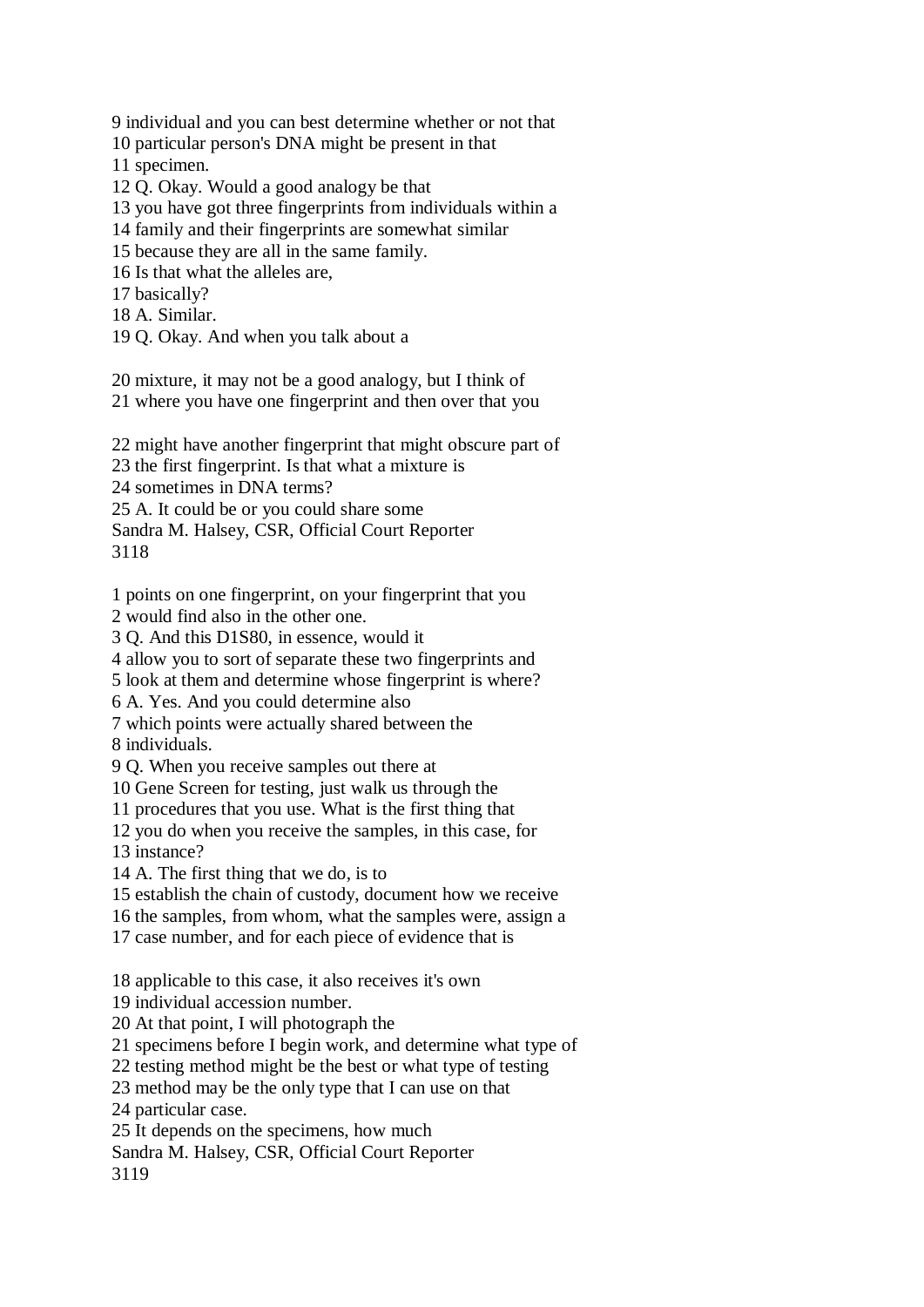1 there is, what condition they are in and how fast someone

2 would like to have some results.

3 Q. What procedures do you have out at

4 Gene Screen to prevent cross-contamination, you know,

5 something happening where two samples get intermingled

6 before you do the testing? What sort of safeguards do

7 you have?

8 A. It's policy to open only one item of

9 evidence at a time. Never do I open two at a time. Open

10 only one, take a picture, seal it back up. Open another

11 one, take a picture, seal it back up.

12 After that, I then begin work on the

13 specimen, and again, open only one at a time, cut it out,

14 begin processing it. I open only one tube at a time if I

15 have several tubes on a rack. I wear gloves. My

16 utensils such as my forceps and my scissors are always,

17 always cleaned between specimens.

18 We use aerosol resistant tips so that

19 whenever I am pipetting from one solution into another,

20 there is no carry-over by aerosol contamination.

21 Q. Okay. How long does the D1S80 test

22 take to run?

23 A. Approximately three days.

24 Q. All right. So from the time that you

25 are actually beginning that test to the finish when you

Sandra M. Halsey, CSR, Official Court Reporter

3120

1 get results, it's about three days; is that right?

2 A. That's correct.

3 Q. That test is actually run out at Gene

4 Screen, correct?

5 A. Right.

6 Q. Okay. Let's say you have got a

7 sample, you have tested it using D1S80, what do you 8 actually do to get a result that you can then report back 9 to us? How do you do that?

10 A. What I do first is to remove a

11 portion, for instance, of a blood stain, a very small

12 amount from the blood stain. Remove the DNA from the

13 white cells that are contained within that blood. I have

14 a solution of DNA, I amplify it, copy it, as I mentioned

15 a few minutes ago, obtain a tube of amplified DNA. I

16 then load this amplified DNA on acrylamide gel. And I 17 need this acrylamide gel to enable me to visualize the 18 different lengths of DNA that I have in that particular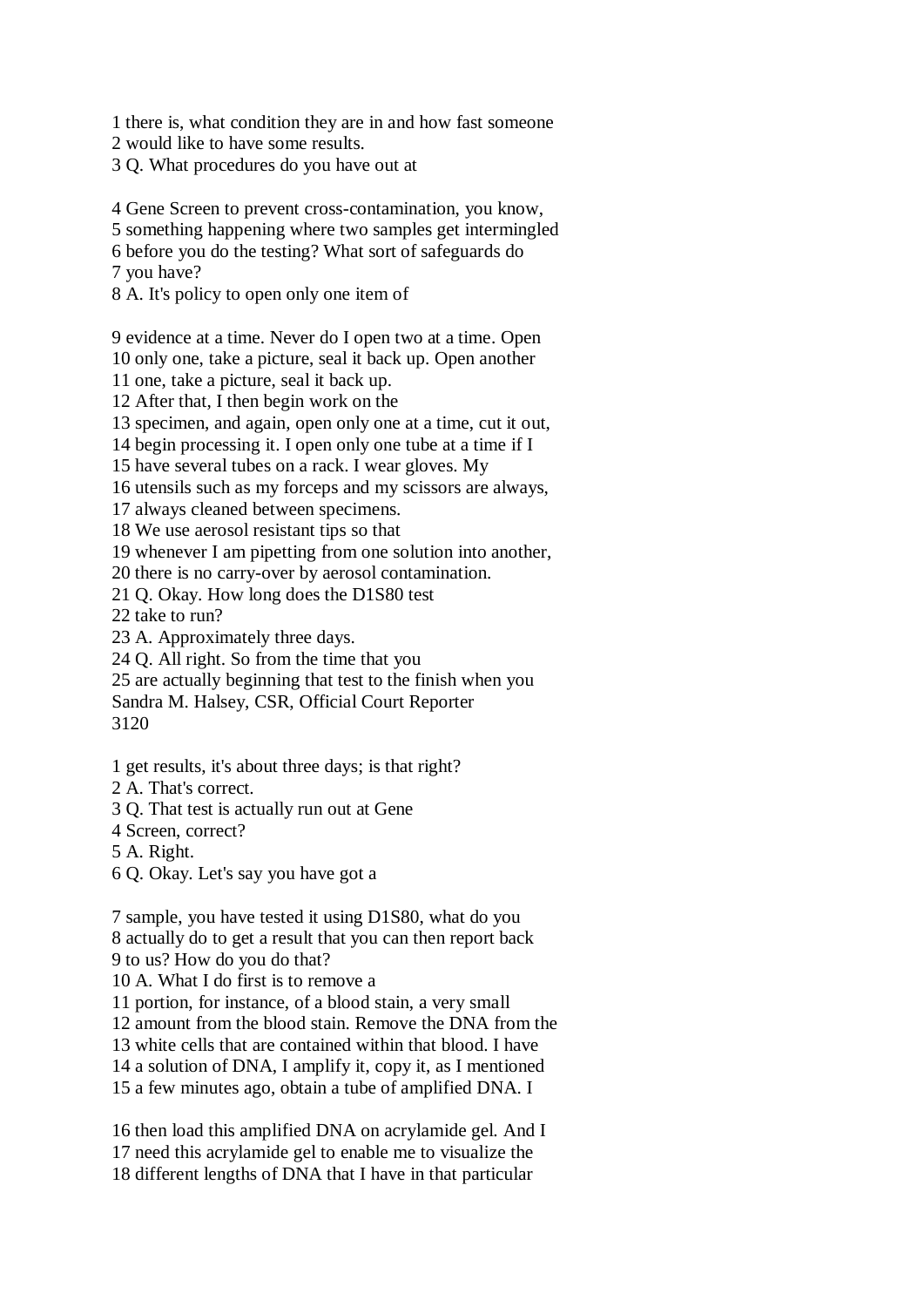19 sample. 20 I do a silver stain which then will 21 expose those particular DNA bands to me, and a film is a 22 permanent record of this. 23 At that point, we then analyze the

24 results of the unknown, or the evidence specimen and 25 compare that to known specimens, and determine whether we Sandra M. Halsey, CSR, Official Court Reporter 3121

1 have an inclusion, or a match, or an exclusion. 2 If you have an exclusion then you know 3 that a particular individual could not have donated or 4 could not have been the donor of whatever DNA or 5 biological specimen you are looking at on the evidence. 6 Q. Okay. So on the known sample, for

7 instance, where you know the contributor of that DNA, 8 will that have a set length to it already? 9 A. Yes. If you -- we always receive 10 blood standards and that is what we call our known

11 sample, because we know the donor of that particular 12 item. And we have, what we call, our reference, or our 13 standard bands derived from that person's blood. 14 Q. All right. So, when you are doing 15 this comparison, do you actually have this standard band 16 from the known, and then you can actually visualize -- do 17 you visually see whether or not you have a got a match 18 between the known and the unknown? 19 A. Yes. You visualize it, and also 20 you're comparing those bands to a ladder. When I say 21 ladder, I mean the ladder that we use on the gel contains 22 all of the allele sizes, or all of the band lengths that 23 you are going to find generated from any sample. 24 Then if it lines up with band number 25 29, you know you have a 29. If it lines up with band Sandra M. Halsey, CSR, Official Court Reporter 3122

1 number 14, you know you have a 14.

2 Q. And how long have you actually been

3 doing this, where you have actually looked at these bands

4 and determined whether or not you have got a match where

5 you can say, it's included, or you say, no, I don't have

6 a match, I can exclude this as being the same? How long?

7 A. For D1S80 testing for approximately

8 three years, but it is very similar to comparing the

9 results for RFLP analysis, and that I have been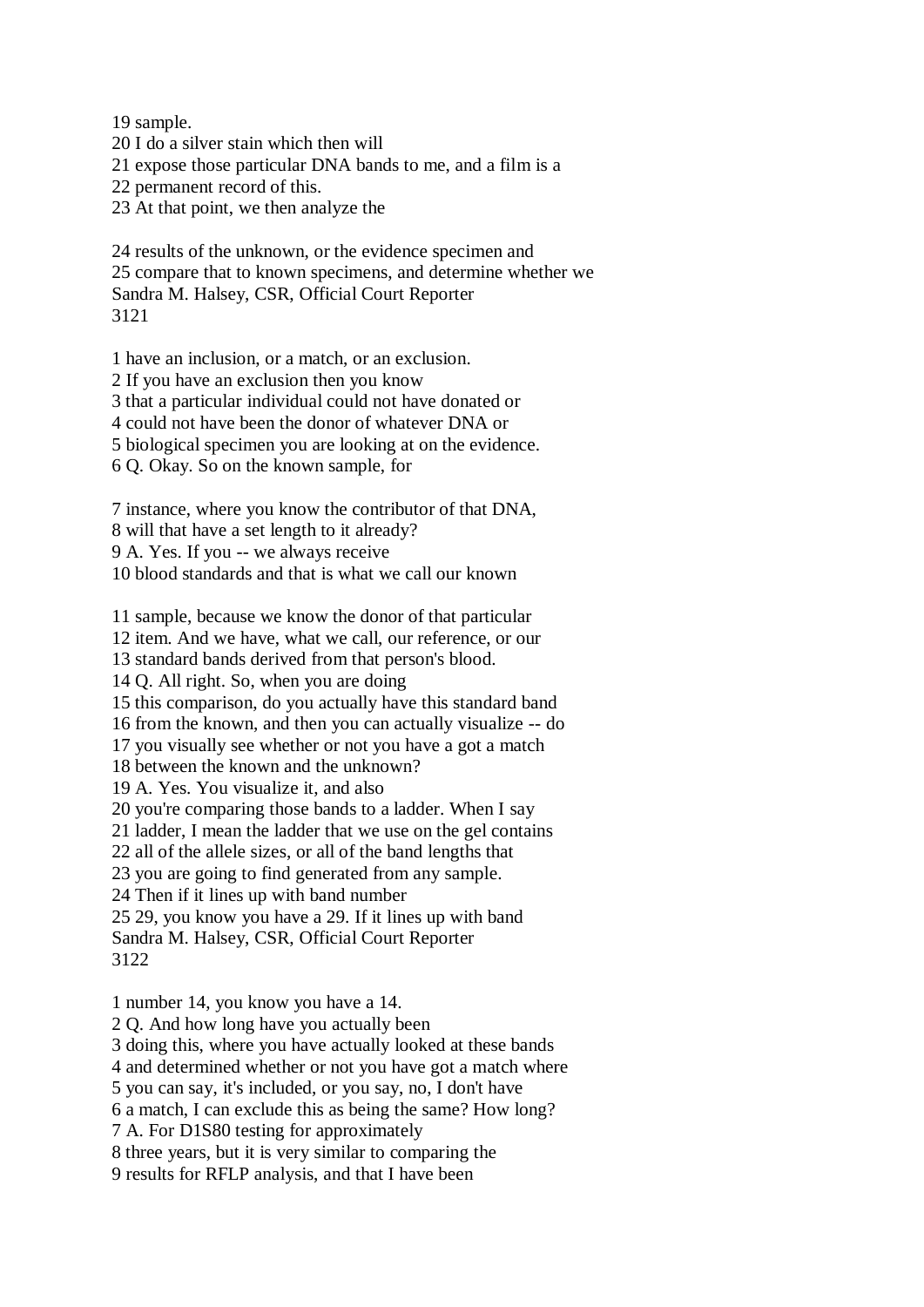10 performing for seven and a half years.

11 Q. Ms. Floyd, in this case, did you

12 receive from the folks over there at SWIFS, blood samples

13 identified as having come from Darlie Routier, Darin

14 Routier, Damon Routier and Devon Routier?

15 A. Yes.

16 Q. Okay. Would those then be your known

17 samples where you know the length that you are looking

18 for for each one of those individuals?

19 A. That's correct.

20 Q. Let me begin with items from a

21 T-shirt. Did you receive several blood samples

22 identified as having come from a T-shirt worn by the

23 defendant in this case?

24 A. Yes, I did.

25 Q. Okay. And did those samples come to

Sandra M. Halsey, CSR, Official Court Reporter

3123

1 you from Carolyn Van Winkle and Charles Linch of SWIFS?

2 A. Yes.

3 Q. Did you also receive several blood

4 samples identified as having come from inside 5801 Eagle

5 Drive in Rowlett?

6 A. Yes.

7 Q. Did those items come from Charles

8 Linch also?

9 A. Yes.

10 Q. Did you also receive several blood

11 samples identified as coming from a head hair, a sock, a

12 comforter, Reebok tennis shoes and a knife?

13 A. Yes.

14 Q. Okay. Who did you receive those

15 samples from?

16 A. Charles Linch.

17 Q. Okay. All right. Now when those

18 items come over, does Charles Linch or Carolyn Van

19 Winkle, do they actually have their SWIFS number assigned

20 to those items, when they come over there to you?

21 A. Yes.

22 Q. Okay. Just for reference sake,

23 starting with the comforter, did that come over as SWIFS

24 item No. 18?

25 A. Yes, it did.

Sandra M. Halsey, CSR, Official Court Reporter

3124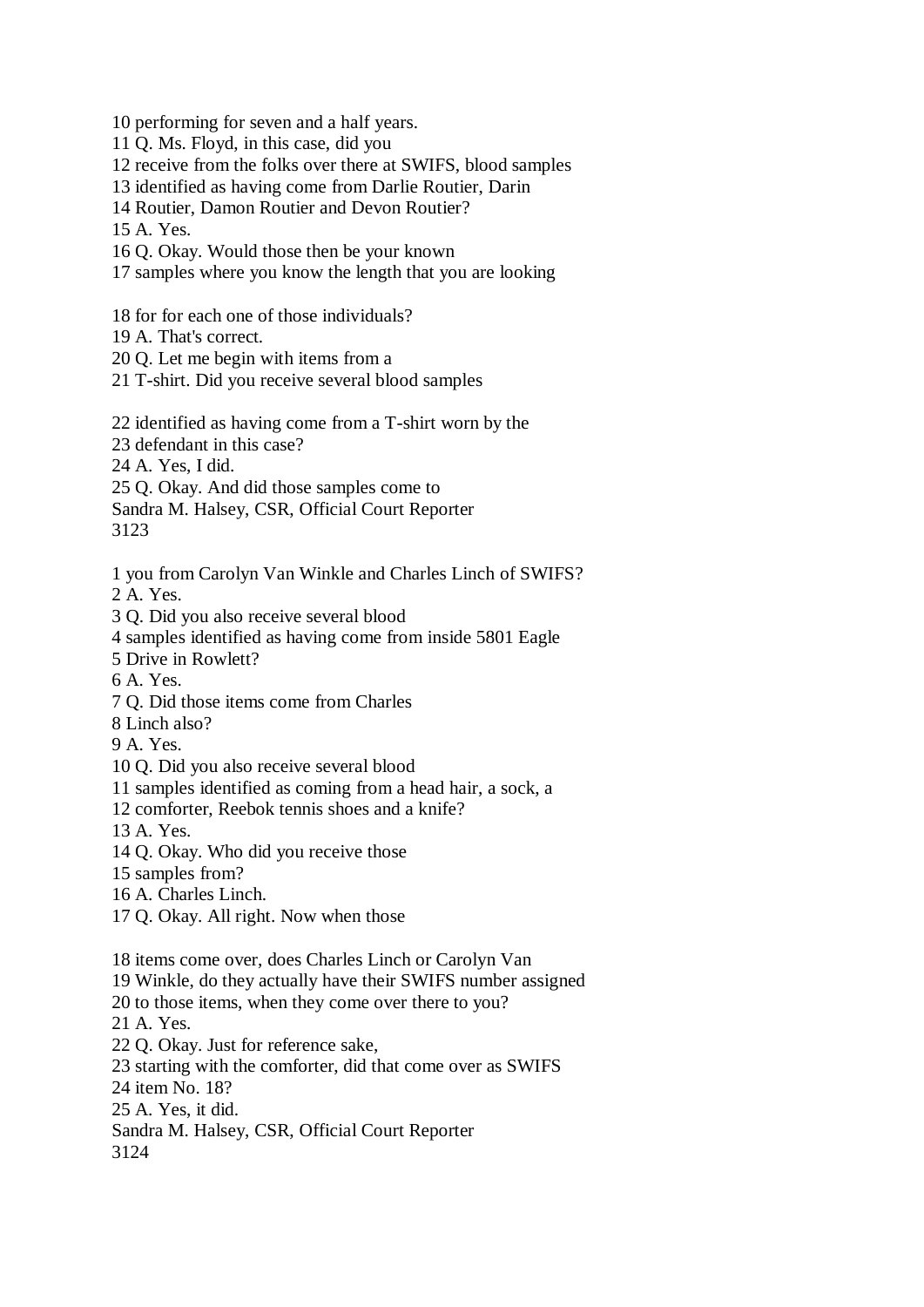1 Q. Okay. The Reebok tennis shoes, did 2 those come over as SWIFS items No. 1O3? 3 A. Yes. 4 Q. The knife, did that come over as SWIFS 5 item No. 2? 6 A. Now, the knife itself, I did not 7 receive. 8 Q. Okay. I'm sorry. The samples off of 9 the knife? 10 A. The samples from the knife. Those 11 particular stains I have listed as No. 2. 12 Q. Right. That is SWIFS item No. 2. And 13 finally, the stains removed and sent to you from a sock, 14 did those show to be SWIFS item No. 27? 15 A. That's correct. 16 Q. If we could, let's start with those 17 items. If we could, we have the comforter that came over 18 as SWIFS item No. 18. Can you tell us what the results 19 of your DNA analysis was for the comforter items? 20 A. Yes. The comforter, I had four 21 stains, three of those stains typed as Devon, the fourth 22 stain did not yield a result. 23 Q. Okay. So you had four, three of them 24 came back as matching Devon Routier, correct? 25 A. Correct. Sandra M. Halsey, CSR, Official Court Reporter 3125

- 1 Q. The fourth one, you didn't get a
- 2 result. Is that uncommon that sometimes you get a stain
- 3 and you can't get a result?
- 4 A. No, it's not uncommon and using the
- 5 D1S80 technique, if you retype the specimen, it's very
- 6 likely you could get a result.
- 7 Q. All right. So the three of them that
- 8 you got a result, they all came back to Devon, correct?
- 9 A. Correct.
- 10 Q. The Reeboks, SWIFS item No. 1O3, could
- 11 you give us the results of your analysis, please?
- 12 A. I worked with two stains from the
- 13 Reeboks. Both of those came back as matching Darlie.
- 14 Q. Okay. Two stains both matched Darlie
- 15 Routier, correct?
- 16 A. Right.
- 17 Q. The samples off the knife, SWIFS item
- 18 No. 2, what were your results there?
- 19 A. I had four stains from the knife. Two
- 20 of those stains matched Darlie Routier, one matched Damon
- 21 Routier, and the fourth one contained a combination of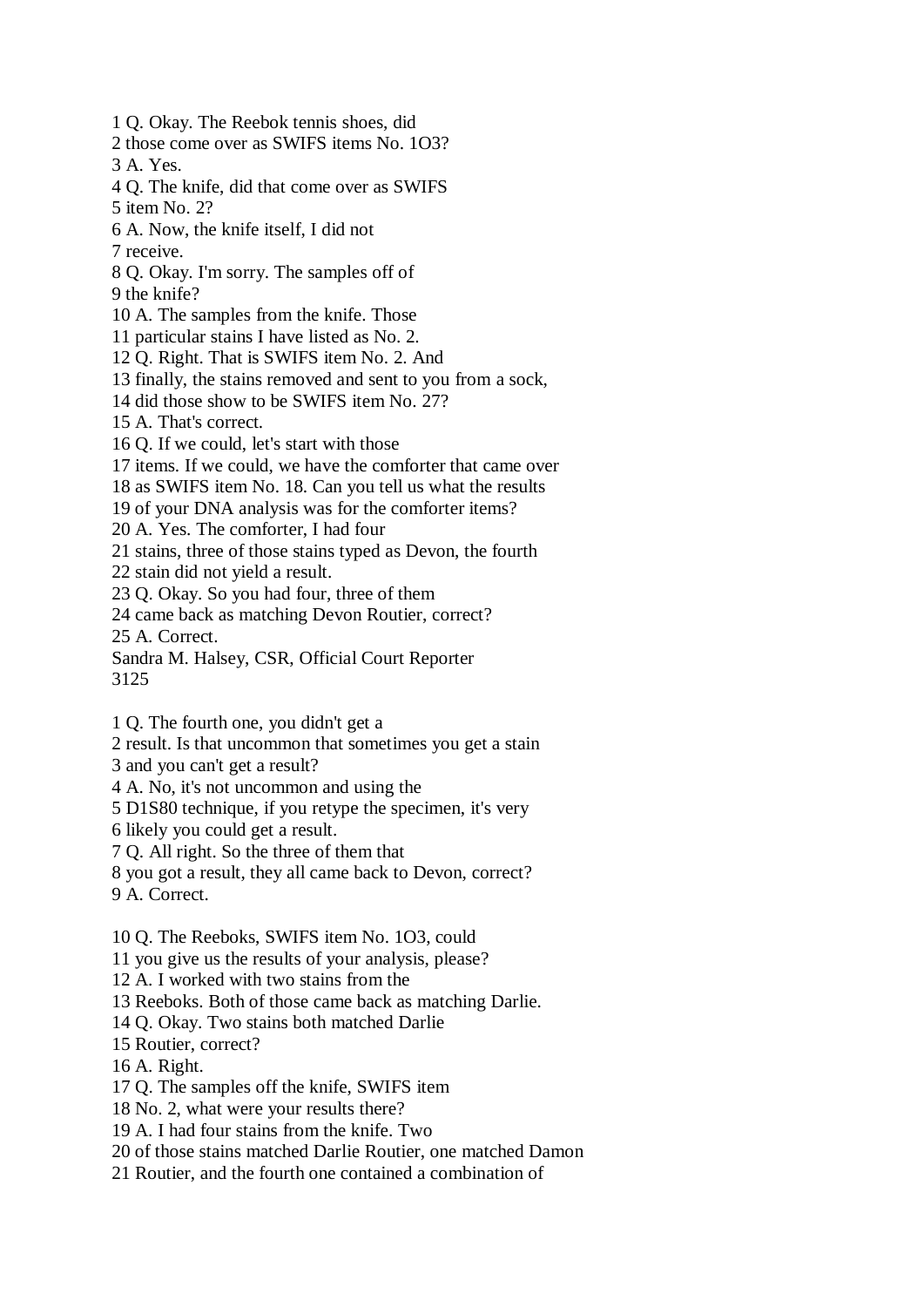22 Darlie and Damon Routier.

23 Q. Okay. So two of them matched Darlie

24 Routier, one of them came back to Damon Routier and the

25 other one is a mixture; is that right?

Sandra M. Halsey, CSR, Official Court Reporter

3126

1 A. That's correct.

2 Q. And, is a mixture something that you

3 see also, from time to time? It's kind of like the two

4 fingerprints, one over another?

5

6 MR. DOUGLAS MULDER: Object to the

7 leading.

8 THE COURT: I'll sustain it. And

9 let's just phrase our questions properly.

10 MR. GREG DAVIS: Yes, sir, I'll do

11 that.

12

13 BY MR. GREG DAVIS:

14 Q. Is one of them a mixture then?

15 A. Correct.

16 Q. And finally, the sock, SWIFS item No.

17 27, what were your results?

18 A. I had six stains from the sock. One

19 stain typed as Damon Routier -- I'm sorry. Two of those

20 stains typed as Damon Routier.

21 Two typed as Devon Routier -- three

22 typed as Devon Routier. So two typed as Damon, three

23 typed as Devon Routier. The very last stain did not

24 type.

25 Q. Okay. What does that mean for the

Sandra M. Halsey, CSR, Official Court Reporter 3127

1 last sample? What does that mean?

2 A. I would just simply issue no result,

3 indicating that the first attempt to obtain results from

4 that one were unsuccessful.

5 Q. So five of the six you got results?

6 A. Right. That's correct.

7 Q. And on the sock, again, did you find

8 any samples that matched the blood of Darlie Routier?

9 A. Originally, when I had the sock, I 10 typed the toe, which gave a very faint typing matching 11 the D1S80 type of Darlie Routier.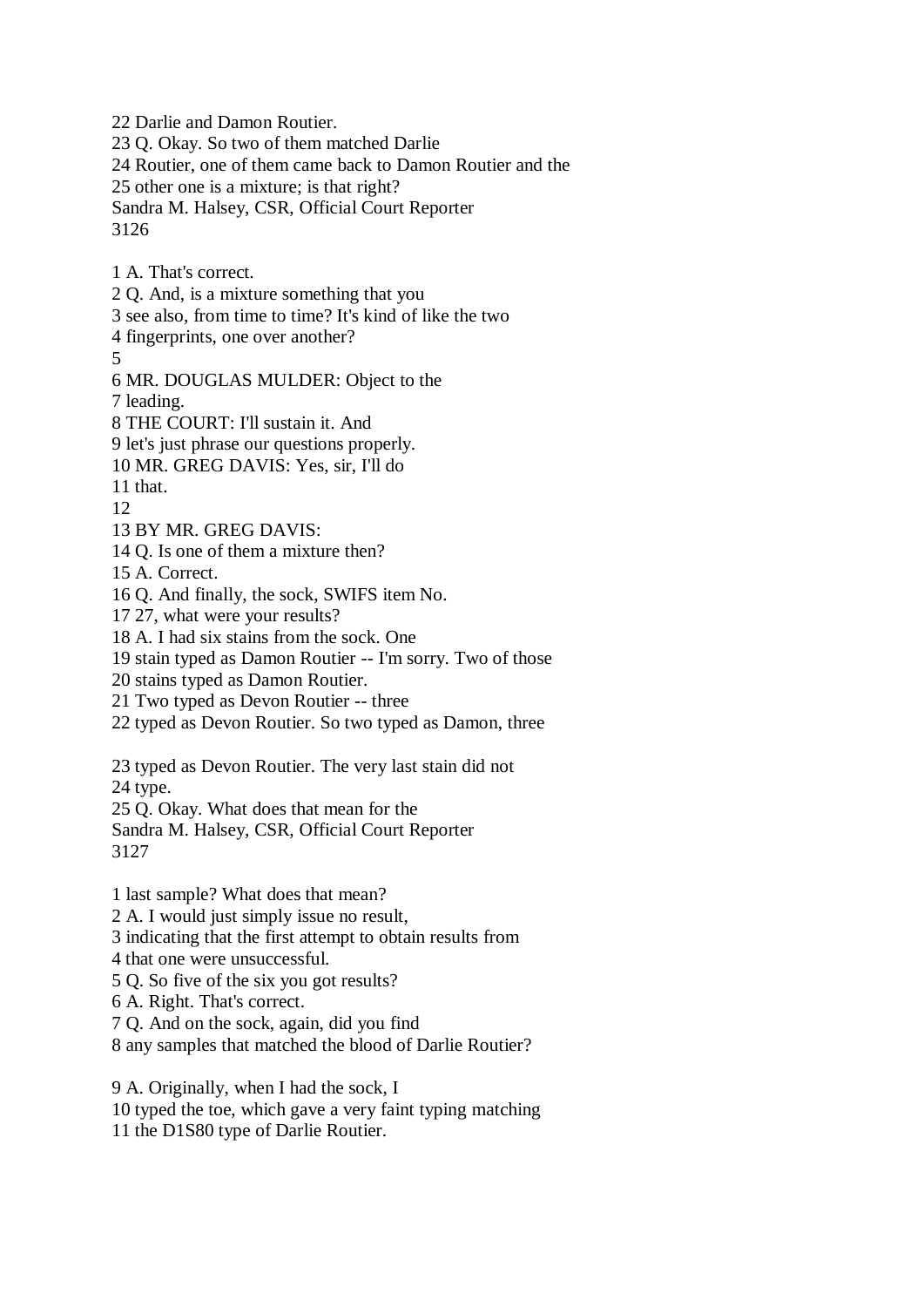12 Q. Okay. Do you have an opinion as a DNA

13 analyst as to why that sample came back to Darlie Routier

14 from the toe area? Do you have an idea of what you were

15 actually seeing there?

16 A. When I was asked to test the sock,

17 there was an interest in who might have been the wearer

18 of the sock. I tested the toe area, the heel area and

19 the band of the sock. Which typically, is a site where

20 you might obtain cells from the person having worn a

21 sock. And that is the reason that I chose that area, and 22 it did not appear to have blood stains in that particular 23 area.

24 Since I did obtain a faint typing, and

25 quite often, if you're going to get the person who might Sandra M. Halsey, CSR, Official Court Reporter 3128

1 have worn the sock, it's going to be fairly faint. And 2 that is a possibility.

3 Q. Okay. Well, if -- as I wear

4 something, do I actually lose skin cells as I wear

5 something?

6 A. Certainly. Especially to clothing

7 that may be closer to your body. For instance, around

8 the collar of your shirt, the cuff of your sleeve, the

9 binding area on your sock.

10 Q. Okay. From the socks I am wearing

11 today, would you expect that at the end of the day that

12 you would actually be able to find my skin cells on this 13 sock?

14 A. Yes, I would. The more stress you're

15 under, the more cells I'm likely to find.

16 Q. You would probably see a bunch of them

17 today then, right?

18 A. Yes.

19 Q. Would the same be true if I put this

20 sock over my hand and wore it around all day and I am

21 stressed? Would you expect to see my skin cells from my

22 hand on that sock?

23 A. That is a possibility, yes.

24 Q. And from those skin cells left on my

25 sock either from wearing it on the foot or on the hand,

Sandra M. Halsey, CSR, Official Court Reporter 3129

1 could you then extract DNA from those skin cells? 2 A. Yes, if there was sufficient there to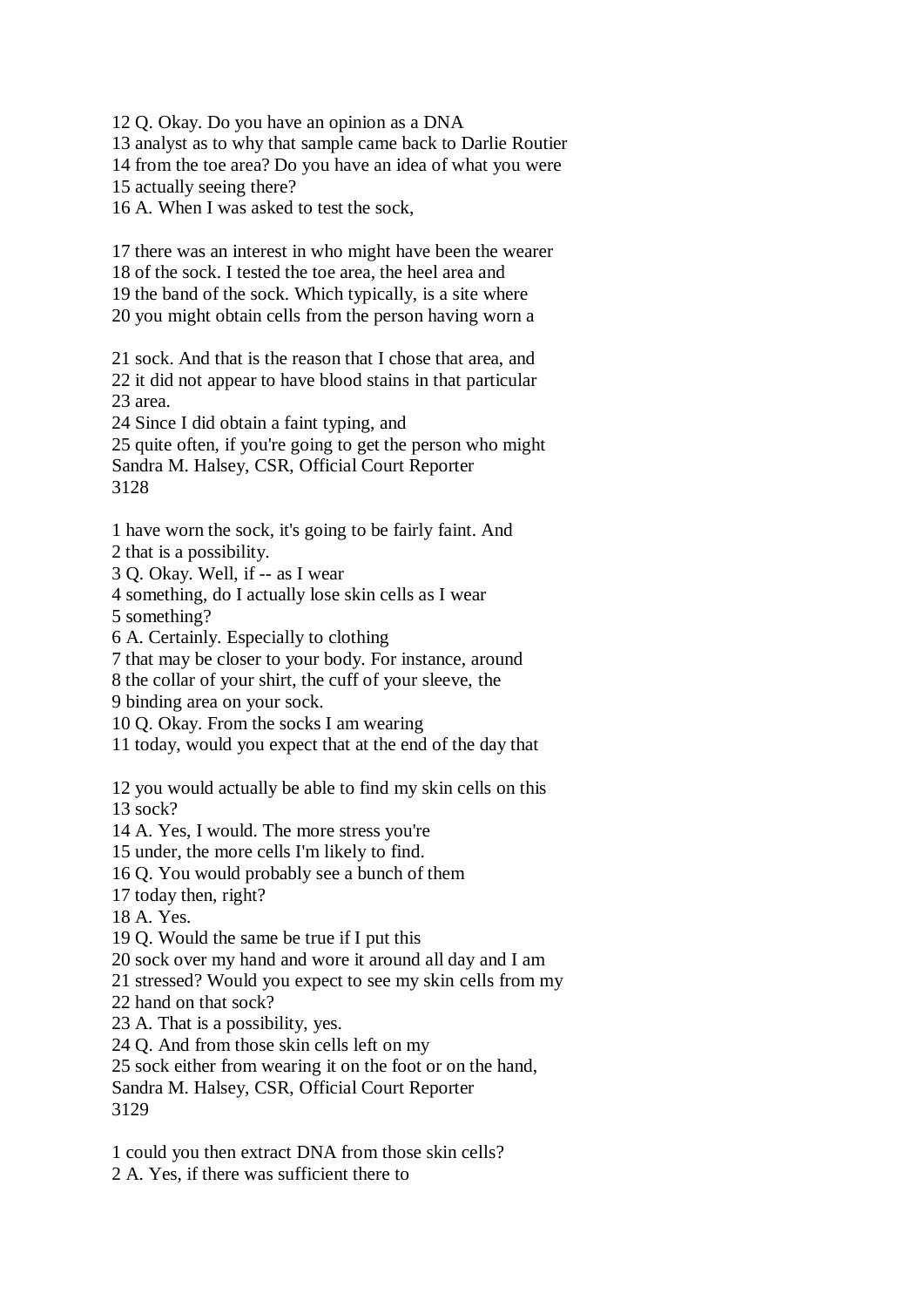3 give a typing, I could, definitely. 4 Q. Okay. From the items that you tested 5 that we have gone over: From the comforter, the Reeboks, 6 the knife and the sock, from the samples where you got 7 results that you could report out, were there any 8 unidentified samples? 9 A. No. 10 Q. Ms. Floyd, if you would look at 11 State's Exhibit No. 122. And before you testified today, 12 did I have you look over samples shown on this board, and 13 did you initial the samples that you did the testing on? 14 A. Yes, I did. 15 Q. Okay. Would those include the two 16 samples listed as 105 here? 17 A. Yes. 18 Q. Would they also include the samples 19 that are marked as 110 and 111? 20 A. Yes. 21 Q. Did you do any testing on any other 22 items shown here on State's Exhibit 122? 23 A. Yes, I did. 24 Q. Is there an additional one here from a 25 vacuum? Sandra M. Halsey, CSR, Official Court Reporter

3130

1 A. Yes.

2 Q. Okay.

3 A. Also, the hallway area.

4 Q. All right. We see 1, 2, 3, 4, 5 along

5 the wall of the family room. You also tested those; is

6 that right?

7 A. That's correct.

8 Q. And are the three on the hallway, what

9 I am going to call the entry hallway, that you did

10 testing on also?

11 A. Yes.

12 Q. The sample that you tested off of the

13 vacuum cleaner, what was the result of that, that

14 analysis?

15 A. The spot of blood I removed from the

16 vacuum cleaner matched Darlie Routier.

17 Q. Did you actually take that sample

18 yourself?

19 A. Yes, I did.

20 Q. Where on the vacuum cleaner did you

21 take that sample?

22 A. It was taken on the plastic casing

23 just above the left wheel.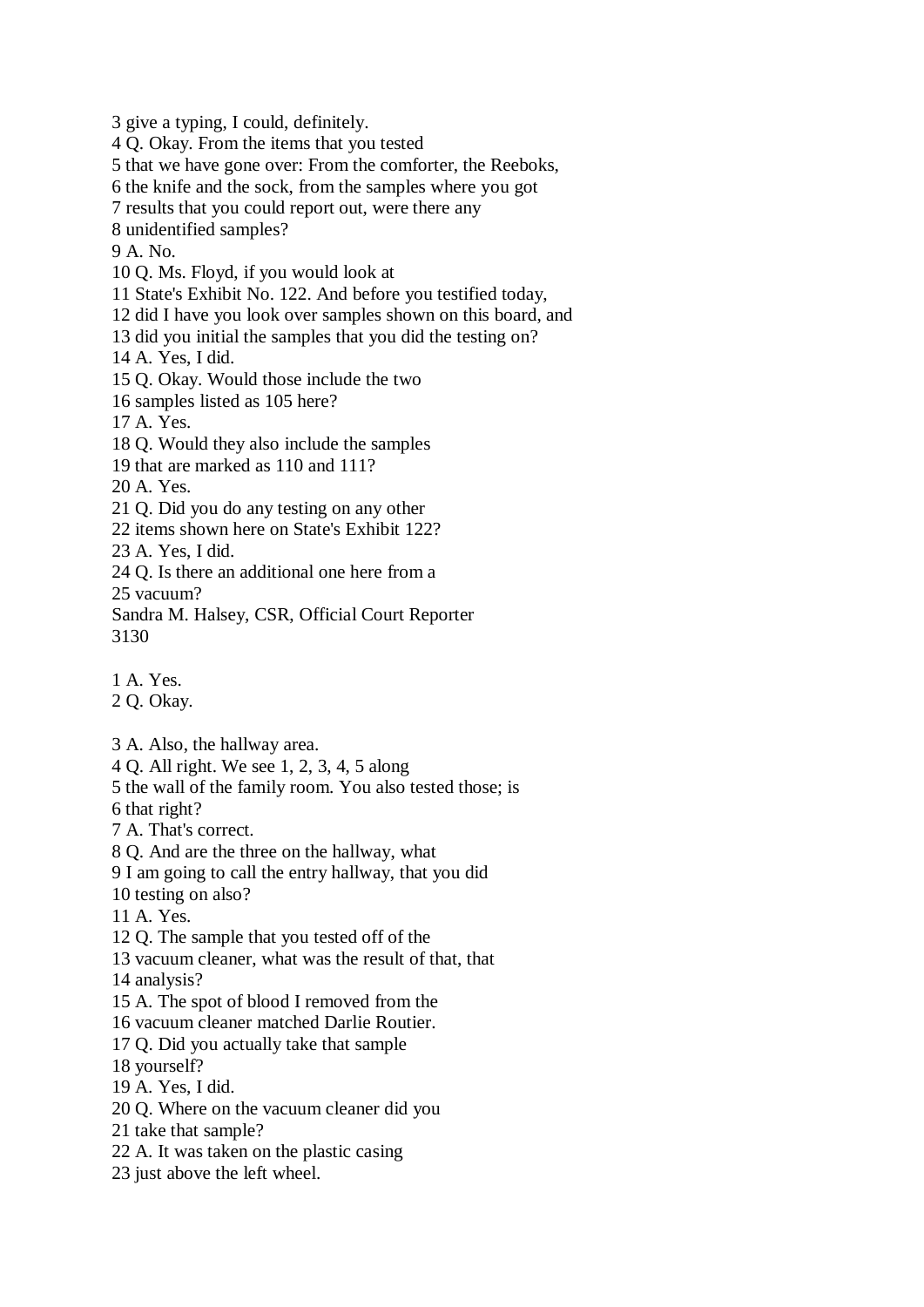24 Q. The samples that I just showed you on 25 State's Exhibit 122, besides initialing for the sample Sandra M. Halsey, CSR, Official Court Reporter 3131

1 itself, are the results shown on that board, are they

2 true and correct?

3 And do they correspond with the

4 results that you found when you sampled and you tested

5 those samples?

6 A. Yes, they do.

7 Q. Ms. Floyd, again, now looking at

8 State's Exhibits 120 and 121, before you testified today,

9 have you also gone through all the samples shown in these

10 two photographs and have you identified the ones that you

11 actually tested?

12 A. Yes.

13 Q. Have you now initialed all the samples

14 that you tested as shown on State's Exhibit 120 and 121?

 $15 \text{ A}$ . Yes.

16 Q. Are the results shown on these boards

17 accurate? Do they correspond to the findings after your

18 DNA analysis of the samples?

19 A. Yes, they do.

20 Q. With regards to the samples from

21 inside the house that you received to test, with regards

22 to all of the samples where you got a result, were there

23 any unidentified samples after your testing?

24 A. None of the blood stains, no.

25 Q. Okay. You were able to identify the

Sandra M. Halsey, CSR, Official Court Reporter 3132

1 contributor on all of those?

2 A. Yes.

3 Q. How about with the samples that you

4 tested from the T-shirt? With regards to samples where

5 you got results, were there any unidentified samples?

6 A. No.

7 Q. Able to identify a contributor on all

8 of those; is that right?

9 A. That's correct.

10 Q. D1S80, I don't know how to word this,

11 but just how exact a test is that?

12 A. When performed properly, it's 100

13 percent reliable.

14 Q. All right. You were talking about

15 being able to exclude people or include people. What's

16 the power of that test, you know, in percentages, if you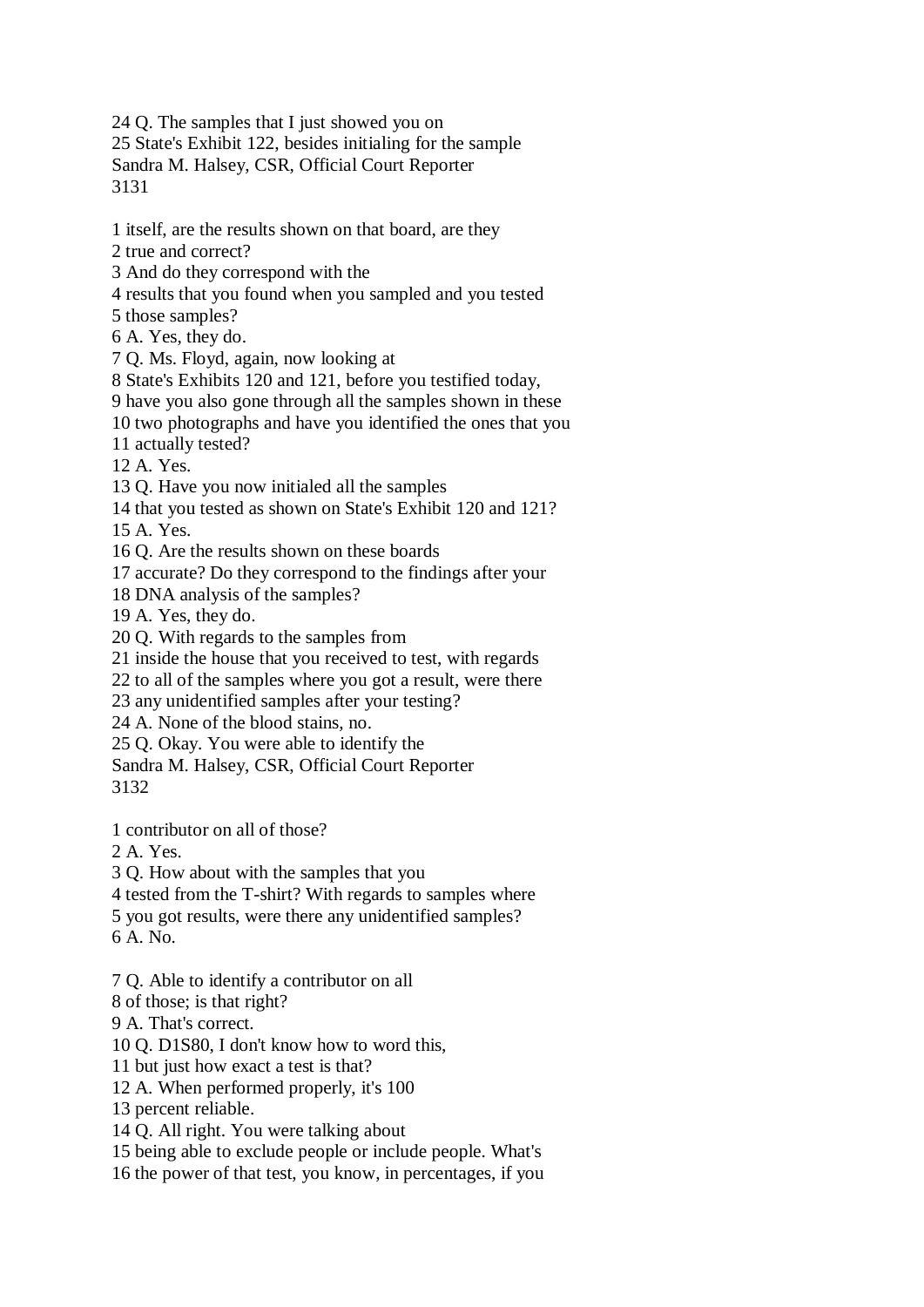17 can? How would you express that?

18 A. In the general population, it's

19 approximately 96 to 98 percent power of exclusion or

20 power of discrimination.

21 Q. Okay. What do you mean by power of

22 discrimination?

23 A. The ability to discern between one

24 individual to another by using this particular

25 methodology.

Sandra M. Halsey, CSR, Official Court Reporter 3133

1 Q. Okay. So, what, a percentage of 2 accuracy of 96 to 98 percent? Is that what you're 3 talking about?

4 A. That's correct. Whenever you're using 5 the general public as a whole and this is a little bit

6 different in that we were trying to determine from a -- 7 you might say, a group of three people if there was

8 something different other than the bands that were 9 generated by their bloods.

10 Q. Okay. What would you say the degree

11 of accuracy would be in this particular case with three

12 family members as possible contributors?

13 A. I would say that the power of

14 exclusion -- if you ran a sample and there were bands

15 that you could align, for instance, with Darlie Routier's

16 blood, but not with Devon Routier's, that means that

17 Devon is 100 percent excluded as being a donor of that

18 particular blood specimen. But Darlie would not be and

19 as to what percentage that would be would be based on how

20 rare or how common her pattern is.

21 Q. So, if you had a spot, would you be

22 able to determine 100 percent that it was not one member 23 of the family, you just can't be 100 percent that it's 24 the person that you think it is; is that right? 25 A. If you are looking at only three Sandra M. Halsey, CSR, Official Court Reporter 3134

1 individuals, you would say that it was 100 percent

2 probability that it would be one of those three and not

3 the other two.

4 Q. Okay. Ms. Floyd, again, looking at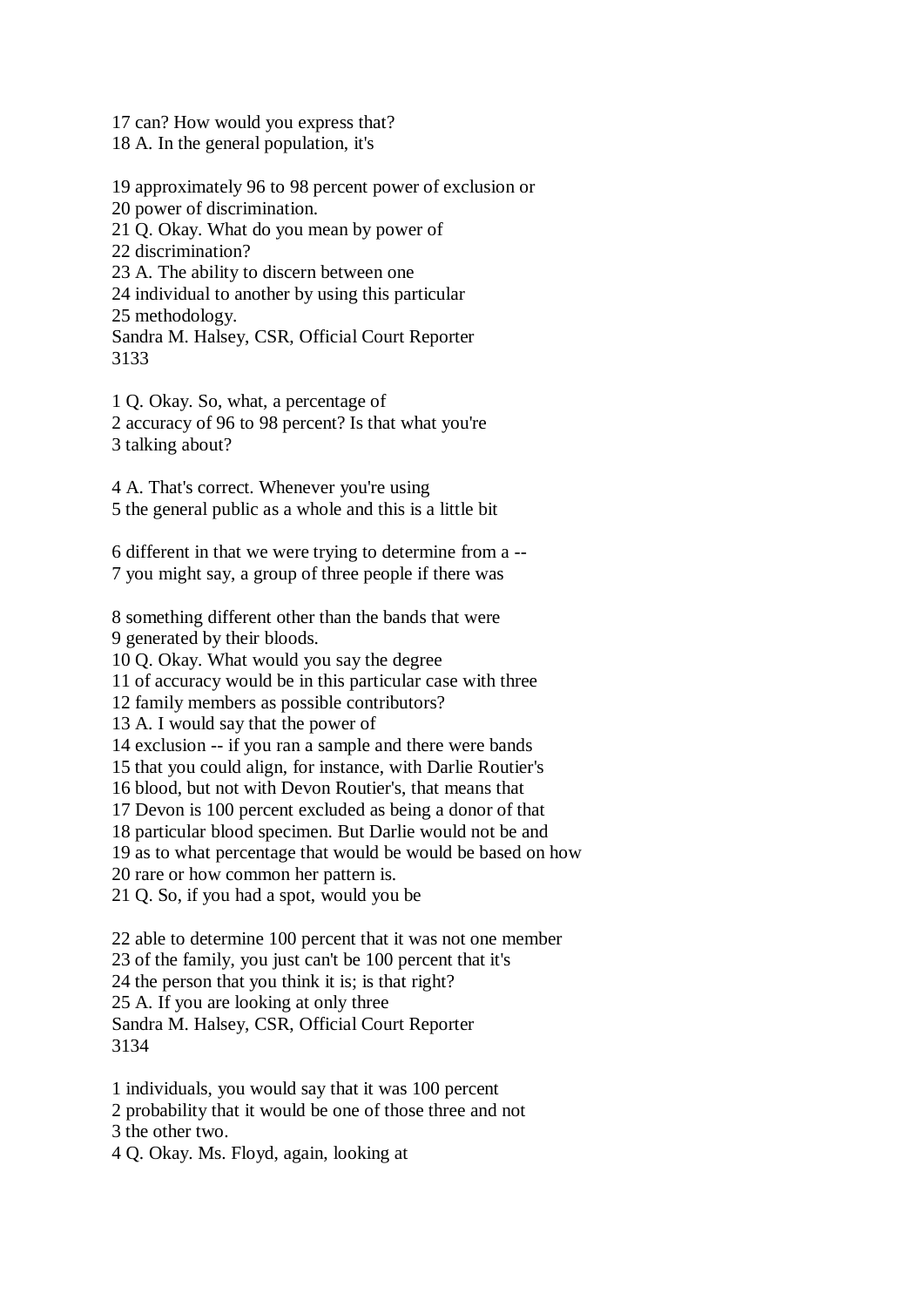5 State's Exhibits 120 and 121. Again, I am drawing your 6 attention here to, really, five samples. The sample

7 identified as T-10, the sample identified as T-9, the 8 sample identified as LS1, LS3 and also the sample 9 identified as T-15; have we accurately portrayed their

10 locations on that T-shirt with regards to the photographs 11 on top? 12 A. Yes. 13 Q. Okay. These photographs are true and 14 accurate depictions of where those particular samples 15 came from; is that right? 16 A. That appears to be the case, yes. 17 Q. Okay. 18 19 MR. GREG DAVIS: Your Honor, I'll pass 20 the witness. 21 THE COURT: Mr. Mosty. 22 23  $24$ 25

Sandra M. Halsey, CSR, Official Court Reporter 3135

1 CROSS EXAMINATION

 $\mathcal{D}_{\alpha}$ 

3 BY MR. RICHARD MOSTY:

4 Q. Ms. Floyd, I just wanted to cover a

5 couple of things with you. You testified in some detail

6 about the procedures that you use, that you personally

7 use, and I guess the other people at Gene Screen use to 8 make sure that there is not a contamination of the 9 samples?

10 A. Correct.

11 Q. And that was where you're talking

12 about separate gloves. Even if I were testing, for

13 instance, a blood sample at different locations, you

14 would change gloves even between those two samples?

15 A. Not always, no. But always the

16 scissors and the forceps that are used are cleaned for it

17 to be free of any DNA so as not to have any carry-over.

18 Q. Okay. That was even if you were

19 taking one of those blood drops and a couple of samples 20 off of it?

21 A. I never touch any of the sample with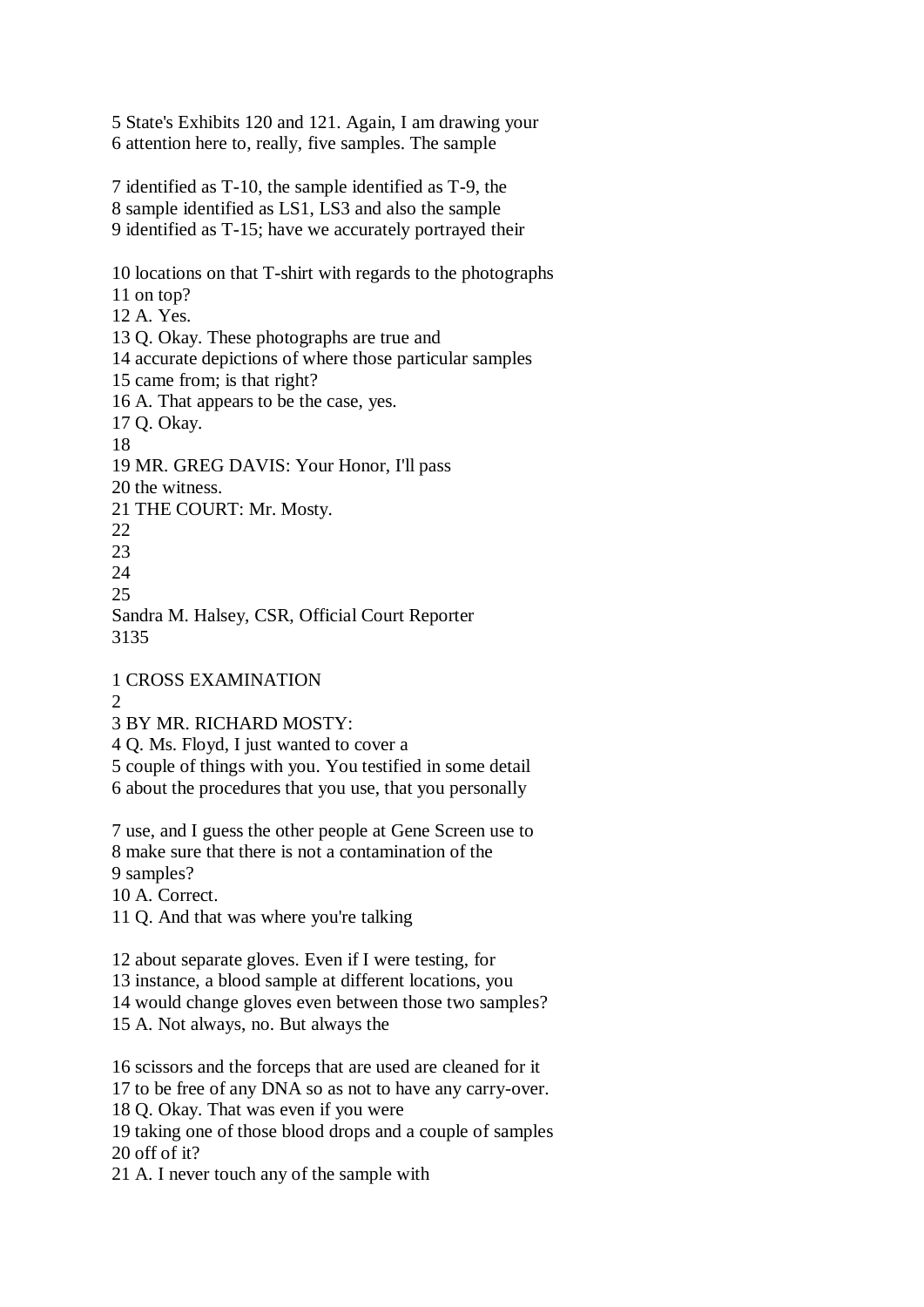22 my gloves.

23 Q. Okay. That is what I mean. And if 24 you were taking two samples off of one small drop, you 25 take one sample, you would clean all of your instruments, Sandra M. Halsey, CSR, Official Court Reporter 3136

1 you would go back and take the other sample off of that 2 same drop?

3 A. If it was one drop, I typically would

4 not extract two times from the same drop.

5 Q. But if you did, the point of it is

6 that between every sample, you are going to clean your

7 instruments, isn't that right?

8 A. Between every different sample, yes, I

9 would clean my instruments. If I cut a sample off of a

10 spot and then wanted to cut that sample into smaller

11 pieces, I wouldn't clean it.

12 Q. Let's say that there was a spot this

13 big, did you make the determination about where on that

14 spot a sample should be taken? Or did somebody else

15 already do that?

16 A. Most of the samples were given to me

17 already excised.

18 Q. Okay.

19 A. From a larger spot.

20 Q. So someone else had selected that

21 sample and brought it to you for testing?

22 A. Yes. Or the entire sample was given

23 to me but it was too small to even approach the size that

24 you were indicating.

25 Q. Okay. And I was really indicating

Sandra M. Halsey, CSR, Official Court Reporter 3137

1 that something out there at the scene might be that big

2 and someone has gone in and taken a -- maybe one sample

3 or maybe a couple of samples and brought to you just that

4 small sample?

5 A. That's right.

6 Q. And, of course, you have no control

7 over how things are handled before you get them?

8 A. That's correct.

9 Q. You just have control over maintaining

10 that you don't have contamination once it's there at Gene

11 Screen?

12 A. That's right.

13 Q. Now, how, just in terms of trying to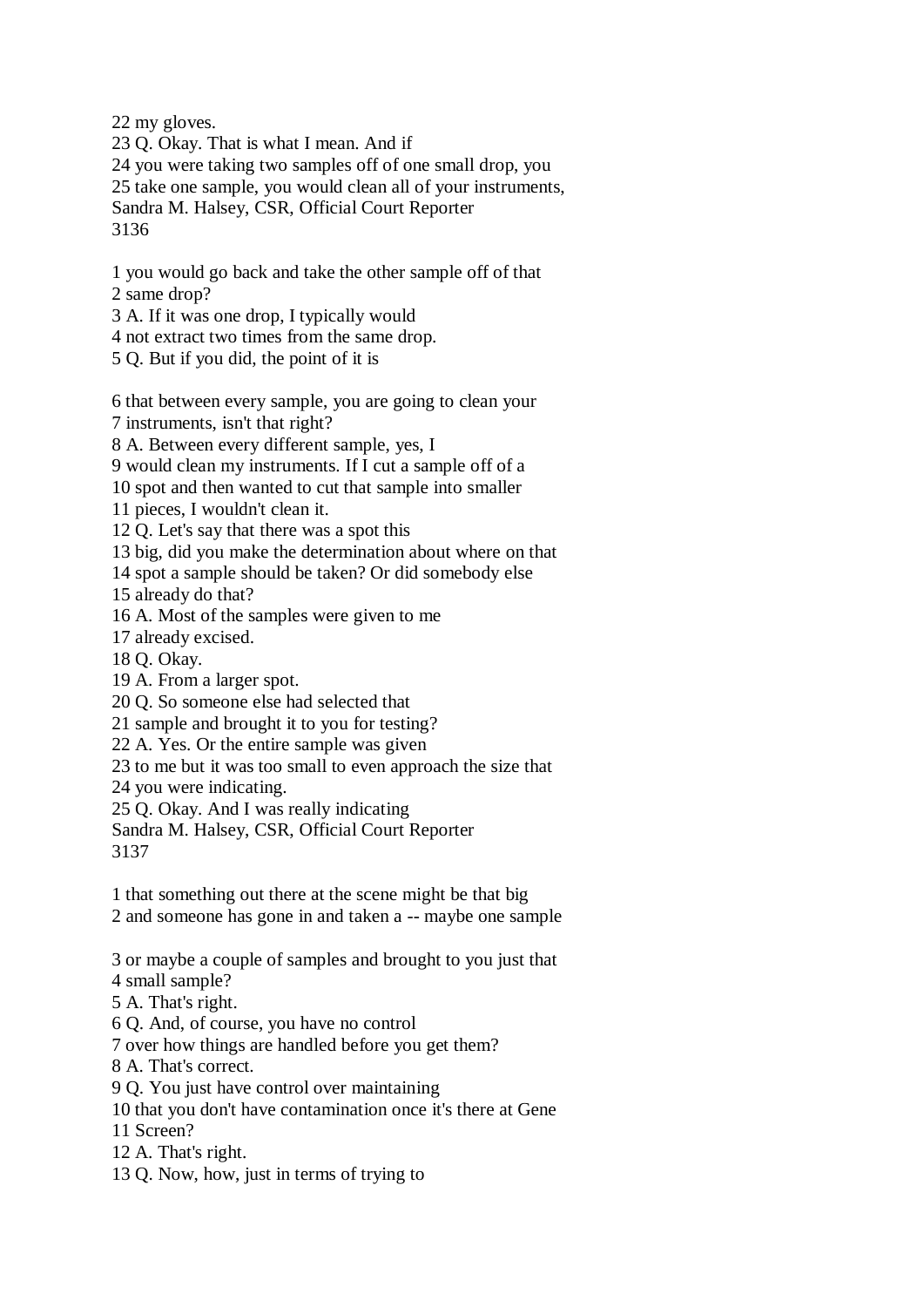14 get a grip on how sensitive these tests are, how much

15 blood does it take for you to get a suitable amount to

16 first amplify and then evaluate?

17 A. You can get a D1S80 result from a spot

18 of blood amounting to the size of a pinhead.

19 Q. Okay. So, you could, did I take it

20 from that that you could even -- that these tests are so 21 sensitive, that you could get a sample from something

22 that you really couldn't see with the naked eye?

23 A. Well, if you are, for instance,

24 testing an item of clothing, you are not going to see any 25 skin cells.

Sandra M. Halsey, CSR, Official Court Reporter 3138

1 Q. Right.

2 A. And quite often, if you have seminal

3 fluid on a stain, you may not be able to see that.

4 Q. But as to blood, even if I took a pen

5 point and dipped it on something, that blood spot might

6 be so small that I couldn't even see it with my naked

7 eye?

8 A. It is a possibility, but we do have

9 the luxury of having some color to blood, so quite often

10 we do see that.

11 Q. The point of that is that you are

12 talking about very, very, small amounts that are

13 necessary for you to do your testing?

14 A. Very small amounts, yes.

15 Q. And, so I guess, that would be one of

16 the reasons that you are so concerned about

17 contamination, wouldn't it be?

18 A. Certainly you are concerned about it,

19 that's right.

20 Q. Just the slightest bit of touching of

21 your instrument from one sample to another could bring,

22 could -- it's not going to change your result, but you're

23 going to -- it would question maybe where that sample 24 came from?

25 A. Well, actually studies have been

Sandra M. Halsey, CSR, Official Court Reporter 3139

1 performed in which an individual, for the purpose of the

2 study, did not clean forceps or scissors between blood

3 specimens, cut or several extractions, and they found no

4 carry-over. But as good laboratory practice, certainly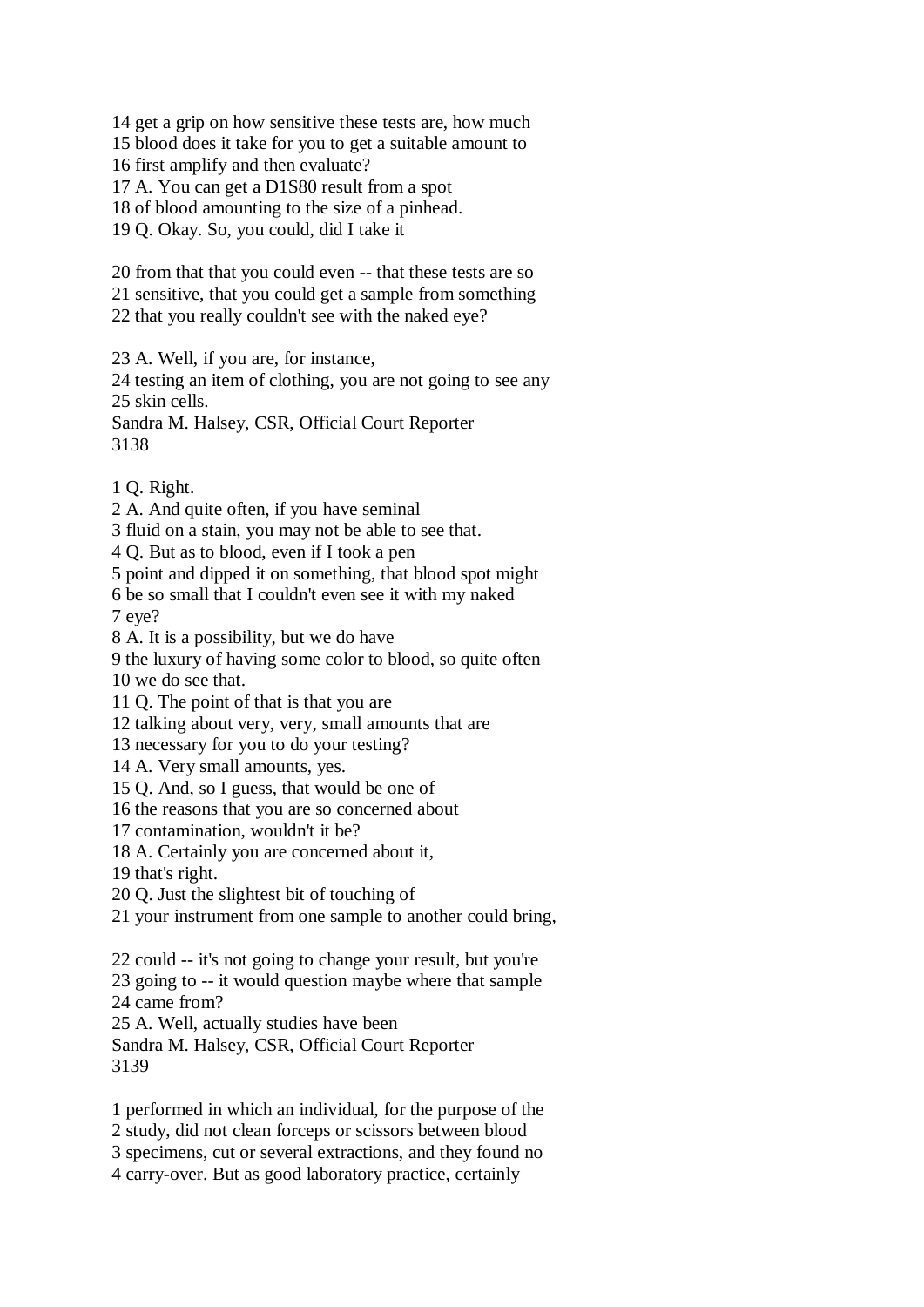5 we do always clean the instruments between cuttings. 6 Q. And, did you tell -- did you say that 7 you kept every item separate? 8 A. Yes. 9 Q. That is the way you would like to 10 receive them, is it not? 11 A. That is the way I typically do receive 12 them. 13 Q. You don't have, for instance, two 14 bloody rags in one bag? 15 A. No. 16 Q. And, you don't like that as a 17 scientist, you don't -- wouldn't like to receive two 18 bloody rags like that, would you? 19 A. Well, that is not the ideal situation. 20 Q. And the reason for that is that blood 21 from one might get on to the other? 22 A. That is always a possibility. 23 Q. Okay. And, once that blood from one, 24 gets on to another, from your standpoint, you can still 25 say, that that is so and so's blood, but you can't say Sandra M. Halsey, CSR, Official Court Reporter 3140 1 with certainty that -- which of the rags it came from? 2 A. Well, that depends on the appearance 3 of the stain, when it arrives, that might be. 4 Q. Let's go back to this. Well, let me 5 go at it this way: Let's say that first, the stain is on 6 this rag, and then there is a different stain on this 7 rag, and they are thrown together. 8 A. Okay. 9 Q. And they would have the opportunity to 10 transfer the blood from the first rag to the blood from 11 the second rag. 12 And, then in fact, do. And you run 13 your test, and you can identify that one or two people, 14 or whatever you find, but you would not be able to 15 identify with certainty that the sample you got 16 originally started on the first rag. 17 A. Well, you would think that the sample 18 that was there originally, would type stronger. And we 19 do see that. Whenever you have mixtures, the lesser 20 component will give a fainter banding pattern. 21 Q. Of course, I guess that depends upon 22 how much of that blood gets transferred? 23 A. In your hypothetical situation, yes. 24 Q. Okay. Um-hum. (Attorney nodding head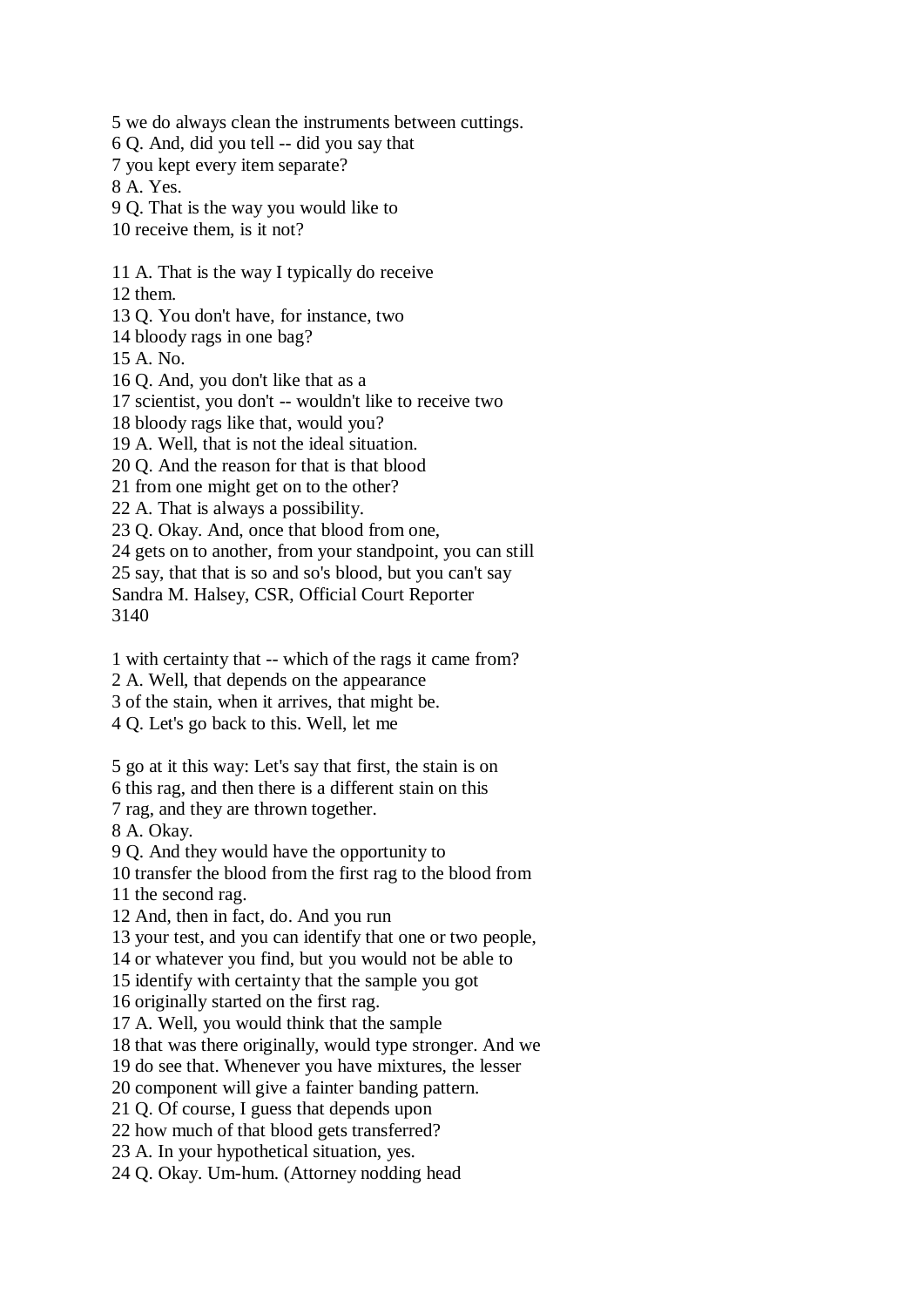25 affirmatively).

Sandra M. Halsey, CSR, Official Court Reporter 3141

1 And, that would also be true of a 2 particular item. That is, for instance, has blood on one 3 side and is folded over and has blood on the other side. 4 And then a sample is brought to you. 5 Was the blood that was originally on 6 one side of the shirt could have ended up on the other 7 side of the shirt? 8 A. If it was soaked all the way through, 9 is that what you are asking me? 10 Q. Yeah, if there is enough blood, if it 11 were soaked enough or if there is enough blood, or it 12 stays long enough to where the blood from one side 13 actually causes blood on to the other side, then your 14 results would still be accurate, but you couldn't verify 15 where that blood had originally been? 16 A. That's true. 17 Q. You were asked to test some facial 18 hair as well, were you not? 19 A. Yes. 20 Q. Do you know where that facial hair 21 came from, where it was located at the scene? 22 A. The best of my knowledge, I believe it 23 was from a rug, but I am not sure where the rug itself 24 was located. 25 Q. Okay. And, the results of your DNA Sandra M. Halsey, CSR, Official Court Reporter 3142 1 testing of that head hair showed you what? I'm sorry. 2 Was it a head hair or do you know? 3 A. Facial hair. 4 Q. Facial hair? 5 A. That's right.

6 Q. Okay. The results of that was what?

7 A. The result of that particular facial

8 hair was that it did not match any of the three

9 individuals in this case.

10 Q. Okay. And, also did not match Darin

11 Routier either, did it?

12 A. That's correct.

13 Q. Okay. So that is an unknown facial

14 hair? Unidentified is maybe a better word?

15 A. Yes.

16 Q. Okay. When did you first start doing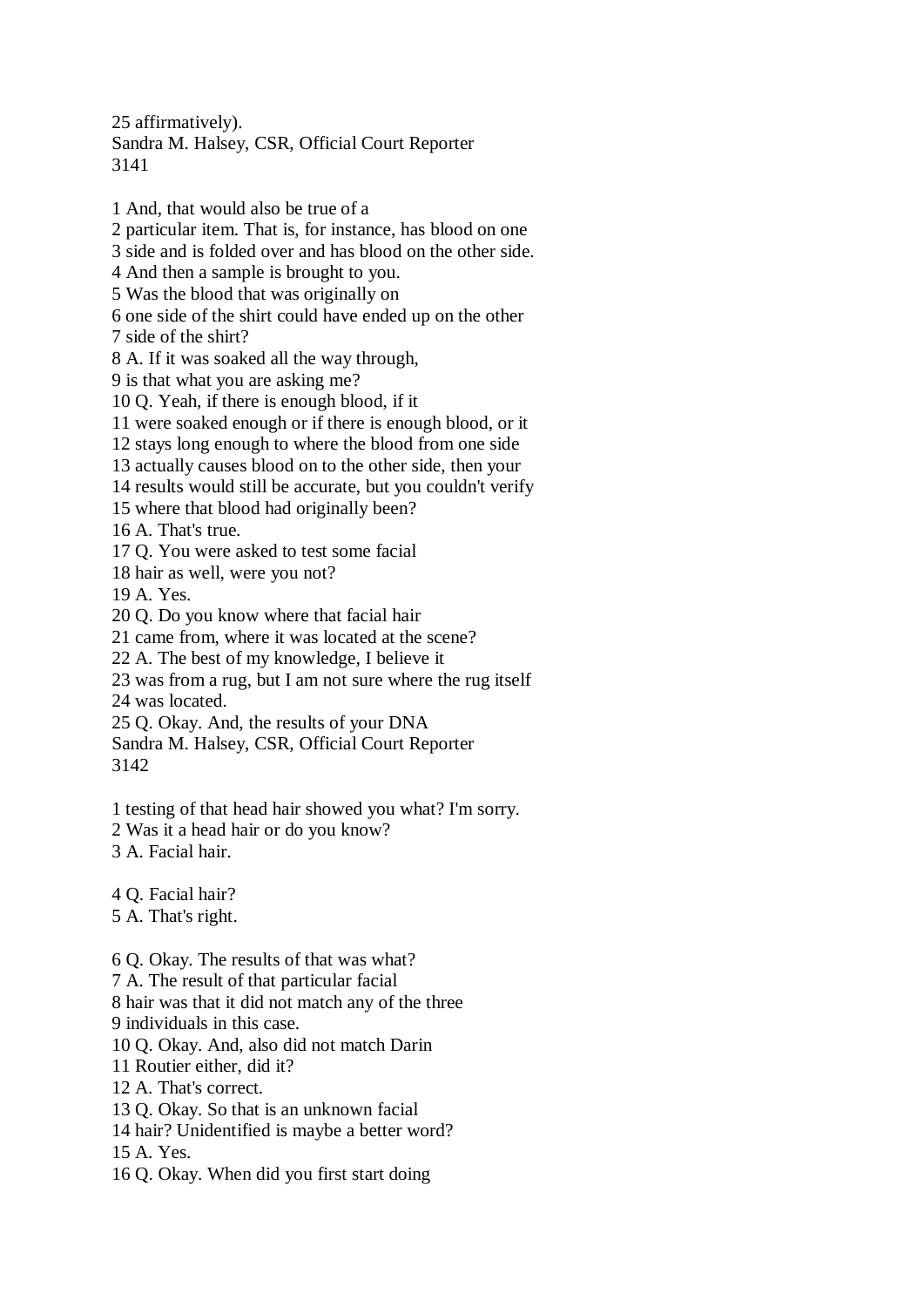17 your testing? 18 A. In this particular case? 19 Q. Yes. 20 A. Our first specimens were received 21 September, September 18. 22 Q. Okay. And, you issued reports when? 23 December? 24 A. December 2nd and the second report on 25 January the 7th. Sandra M. Halsey, CSR, Official Court Reporter 3143

- 1 Q. The second report is the day after
- 2 this trial started?

3 A. Correct.

4 Q. Okay. Now, you testified about a sock

- 5 and you did not detect, your statement was you did not
- 6 detect anyone's blood on the sock except for two
- 7 locations of Damon and three of Devon?

8 A. I believe that's correct.

9 Q. And one was a no result?

10 A. That's right.

11 Q. How do you get these no results?

- 12 A. No result means that there was no
- 13 banding pattern that was generated from the amplification
- 14 of the sample or there was no amplification, in other

15 words.

- 16 Q. Okay. And, from a no result, I guess
- 17 you can draw no conclusions whatsoever?

18 A. That's correct.

19 Q. Now, you also said -- you testified

20 about a faint DNA sample. What was that?

21 A. From the sock?

22 Q. From the sock.

23 A. From the testing of the toe area there

24 was a very faint pattern generated which was the same as

25 that generated by Darlie Routier's blood.

Sandra M. Halsey, CSR, Official Court Reporter 3144

- 1 Q. Okay. But that could also be the same
- 2 as her skin?
- 3 A. Correct.
- 4 Q. And that could be the same as her
- 5 saliva?

6 A. Correct.

7 Q. So, if some assailant had that sock in

8 his hand and stuffed it or tried to stuff it in her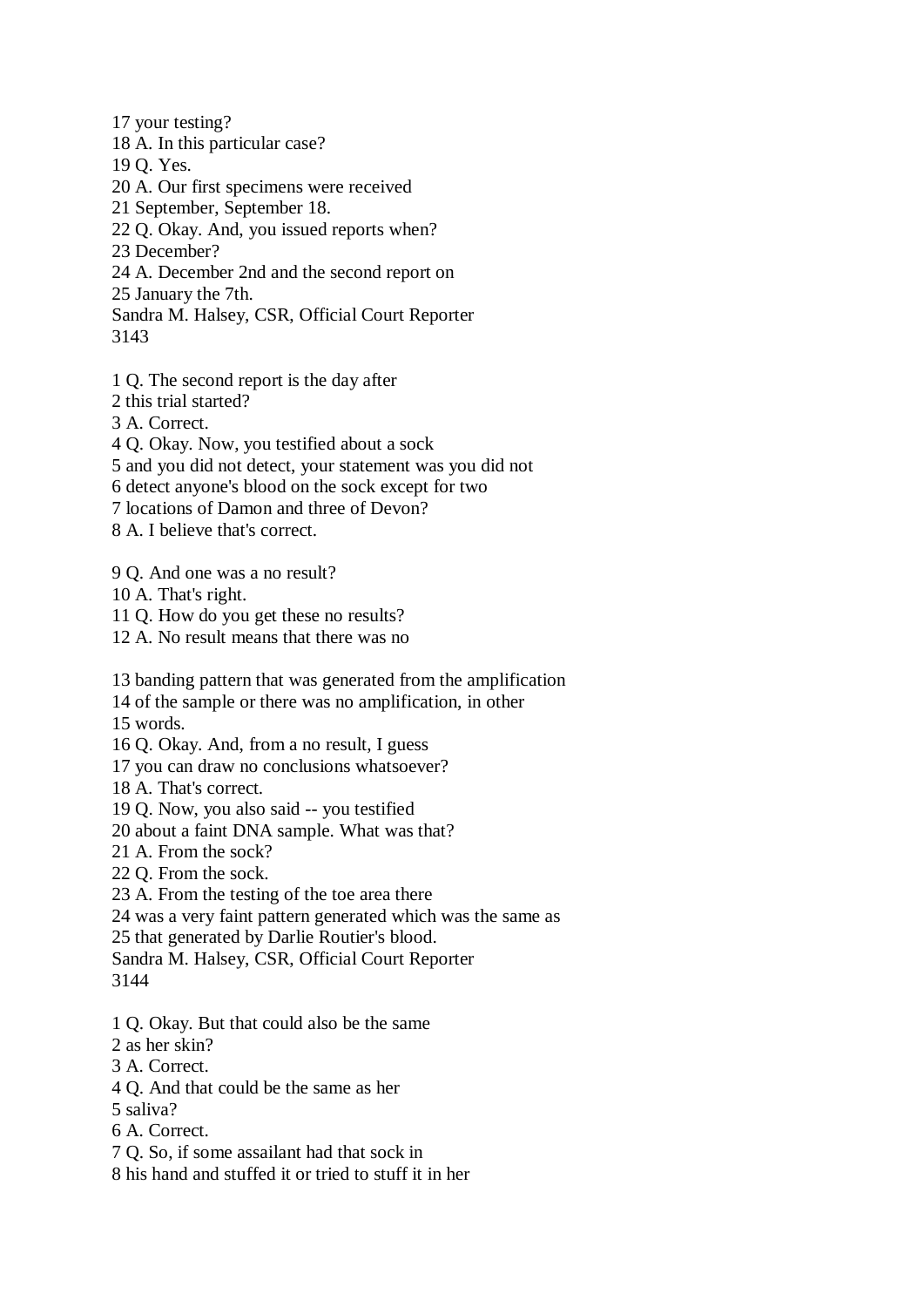9 mouth, that could leave that kind of result?

- 10 A. It's a possibility.
- 11 Q. If an assailant had that sock in his
- 12 hand and contacted her skin, it could have that kind of
- 13 result?
- 14 A. Well, I would think that would have to
- 15 be pretty hard contact in order to obtain those skin

16 cells, yes. But then you might also obtain skin cells

- 17 from his hand applying the same pressure.
- 18 Q. Right. And you don't know -- I guess
- 19 you don't know how long that kind of cell could be on a
- 20 sock?
- 21 A. No.
- 22 Q. And there is no way to tell that?
- 23 A. No.
- 24 Q. If someone had handled that sock, I
- 25 guess if they had picked it up, they could have their
- Sandra M. Halsey, CSR, Official Court Reporter
- 3145
- 1 skin cells on it?
- 2 A. Well, you wouldn't expect such a light
- 3 pressure just picking it up to pose a problem. Contact
- 4 would be slight and it would be light.
- 5 Q. Well, you -- this was a faint result,
- 6 wasn't it?
- 7 A. Yes, but, that is not uncommon for a
- 8 typing from an item of clothing that has been worn by
- 9 someone, because you are not going to get very many cells
- 10 that type very strongly.
- 11 Q. I'm just using your words. You called
- 12 it in your report a faint result, didn't you?
- 13 A. That's correct.
- 14 Q. That could be consistent with any
- 15 number of contacts between skin or saliva and that sock?
- 16 A. Well, based on my experience, it's
- 17 takes more than just a light contact such as picking up a 18 sock.
- 19 Q. Well, you know, you don't know how
- 20 someone picks it up, do you?
- 21 A. No, not by the way I pick it up and by
- 22 the way I have seen most people pick up a sock that
- 23 looked like that. I would think it would be a light
- 24 touch.
- 25 Q. Okay. Now, you had a -- you did
- Sandra M. Halsey, CSR, Official Court Reporter

3146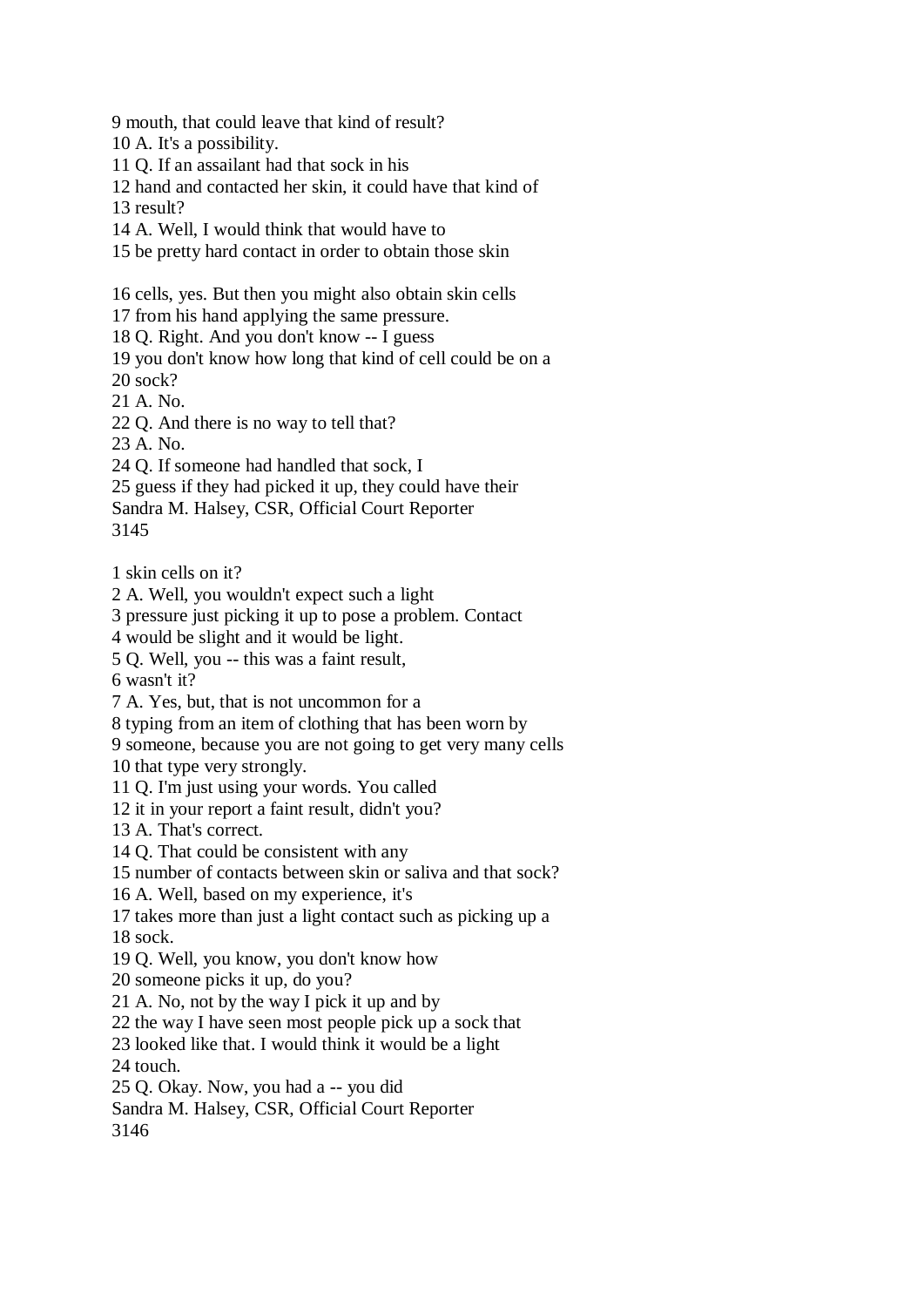- 1 the -- did you do a saliva swab on Sarah Jones?
- 2 A. Yes, I did.
- 3 Q. And were you the one that determined
- 4 that her head hair was not -- that the sample that was
- 5 thought to be Darlie Routier's sample was, in fact, Sarah
- 6 Jones'?
- 7 A. That's correct.
- 8 Q. You made that determination?
- 9 A. Right.
- 10 Q. And, one thing, when you looked at
- 11 that vacuum cleaner, were you able to see blood on it?
- 12 You took that sample, didn't you?
- 13 A. That's correct. I removed that
- 14 particular blood spot from the vacuum.
- 15 Q. That was something you were able to
- 16 visually identify as what you thought to be a blood spot?
- 17 A. Yes.
- 18 Q. Do you do presumptive tests on blood,
- 19 or do you just --
- 20 A. No, I do not.
- 21 Q. -- wait until you get to the lab and
- 22 make the determination that it's blood?
- 23 A. If -- a rust spot or paint spot, it's
- 24 not going to give any result with my testing.
- 25 Q. Now, did you do any testing on the
- Sandra M. Halsey, CSR, Official Court Reporter 3147
- 1 maroon pillow?
- 2 A. On the pillow case, yes.
- 3 Q. Okay. That was maroon in color?
- 4 A. Yes.
- 5 Q. Okay. And the results of that were
- 6 what?
- 7 A. I had three stains from the pillow
- 8 case, one stain matched Damon Routier, two matched Darlie
- 9 Routier.
- 10 Q. Okay. Those were on opposite sides of
- 11 that pillow, weren't they?
- 12 A. I don't know. I did not cut the
- 13 stains from the pillow case.
- 14 Q. Okay. So you can't tell where they
- 15 originated?
- 16 A. Right.
- 17 Q. And, you tested some samples of the
- 18 knife, No. 67, I believe it is?
- 19 A. That's correct.
- 20 Q. Okay. And the results of that were
- 21 two, four locations?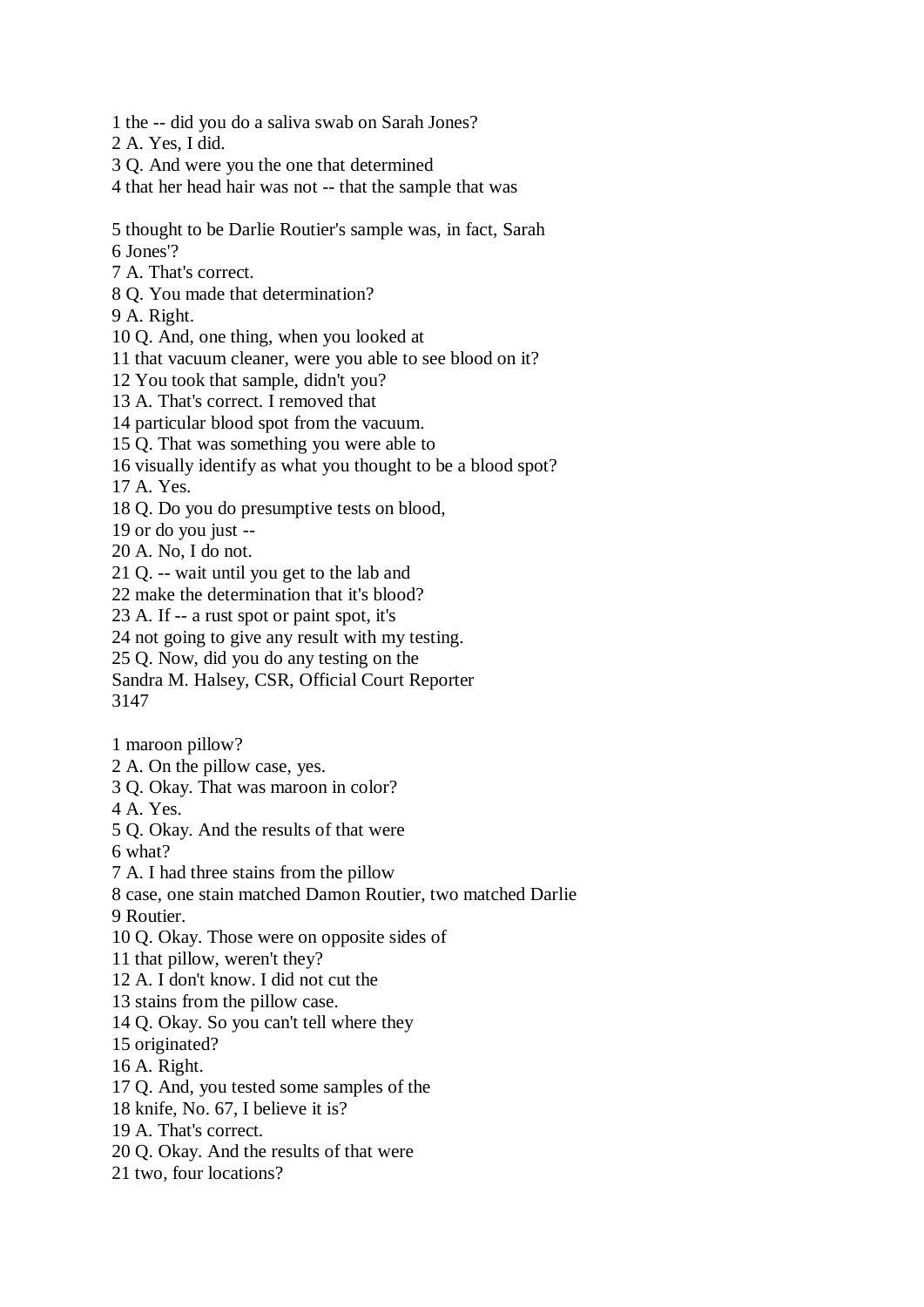22 A. That's right.

23 Q. None of which were Devon Routier?

24 A. None of those four stains, that's

25 correct.

Sandra M. Halsey, CSR, Official Court Reporter 3148

1 Q. And that would be consistent with

2 Devon Routier not having been stabbed with that knife?

3 A. No, that would just be consistent with

4 his blood not being in those four places that were

5 removed for my testing.

6 Q. So, in other words, all of these

7 testings are just somewhat a matter of hit and miss, that

8 you happen to pick up a spot or not pick up a spot that

9 has someone's blood on it?

10 A. Certainly his blood could have been

11 elsewhere on the knife and it was not removed from those

12 four swabbings.

13 Q. But you cannot say with any certainty

14 that his blood was on that knife at all, can you?

15 A. Not from those four swabbings.

16 Q. You do not know?

17 A. That's correct.

18 Q. So, it could be consistent that there

19 was maybe a spot of his blood on that knife, that could

20 be consistent?

21 A. Certainly.

22 Q. And it could be consistent that there

23 was none of his blood on that knife?

24 A. Unless any further testing was done

25 other then mine, yes.

Sandra M. Halsey, CSR, Official Court Reporter 3149

1 Q. Well, it could be either way, couldn't

2 it?

3 A. From my testing, yes.

4 Q. Well, that is the testing -- that is

5 what we have got, isn't it?

6 A. That's correct.

7 Q. Okay. Any other testing done on that

8 knife that you know of?

9 A. Not in my laboratory.

10 Q. What about that you know of? Do you

11 know of any other testing done on the blood samples on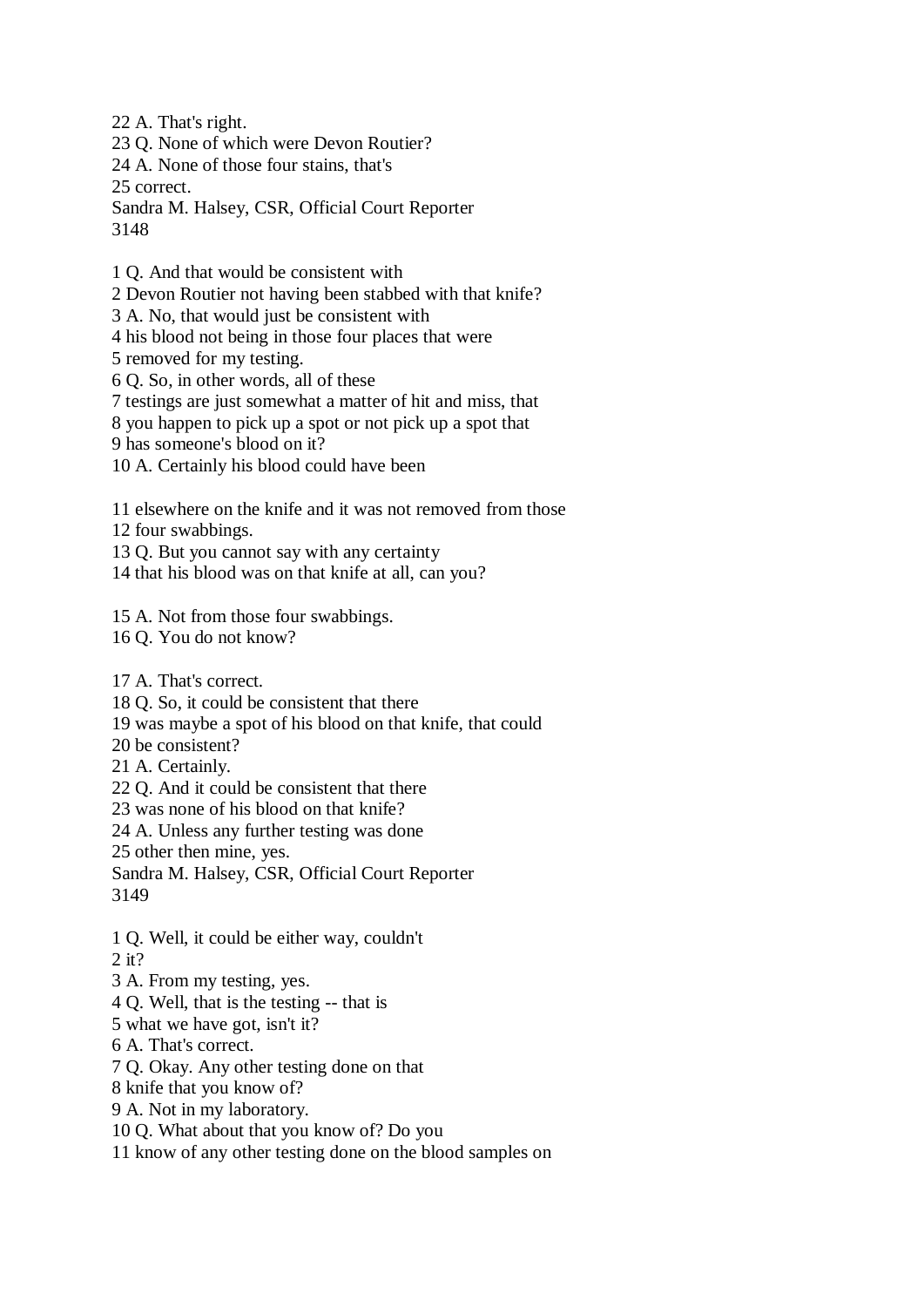12 the knife at all?

13 A. I don't know of any other.

14 Q. Okay. We don't know one way or

15 another then, and you have no ability to tell this jury

16 that Devon Routier's blood was on that knife?

17 A. Not from my four tests, no.

18 Q. Well, and that is the extent of your

19 knowledge, isn't it?

20 A. As far as the knife is concerned?

21 Q. Yes.

22 A. Yes.

23 Q. But, however you want to slice it, all

24 the evidence that you were able to pick up and analyze

25 was that Devon Routier's blood was not on that knife?

Sandra M. Halsey, CSR, Official Court Reporter

3150

1 A. Devon Routier's blood was not

2 contained in those four spots that were removed for my

3 testing.

4 Q. All right.

5

6 THE COURT: I think we have covered

7 the knife. Please, let's move on.

8 MR. RICHARD C. MOSTY: That's all.

 $\mathbf Q$ 10

11 REDIRECT EXAMINATION

12

13 BY MR. GREG DAVIS:

14 Q. Ms. Floyd, just two questions.

15 Besides the facial hair, were there any other

16 unidentified samples which you tested?

17 A. There was a pubic hair which I tested,

18 and no result was obtained from that hair.

19 Q. I guess I'm talking about samples

20 where you actually got a result that you could report out

21 any other unidentified samples?

22 A. No other samples.

23 Q. When the items that you were to test,

24 when they came over from SWIFS, were they separated from

25 each other?

Sandra M. Halsey, CSR, Official Court Reporter 3151

1 A. Yes. 2 Q. Okay. 3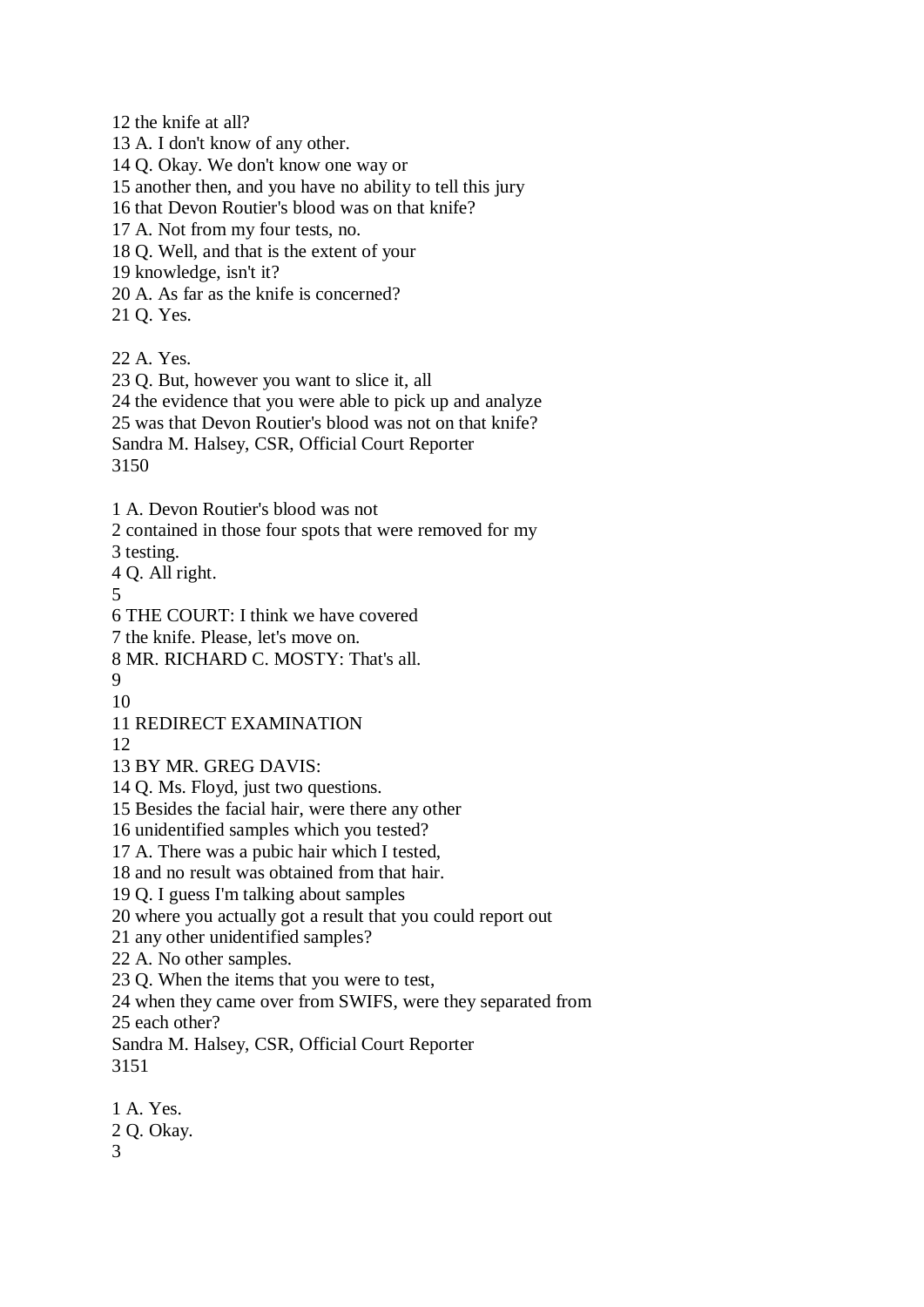- 4 MR. GREG DAVIS: No further questions.
- 5
- 6
- 7 RECROSS EXAMINATION
- 8
- 9 BY MR. RICHARD MOSTY:
- 10 Q. On those pubic hairs, you had known
- 11 samples of Darlie Routier's pubic hairs, didn't you?
- 12 A. No, I did not.
- 13 Q. You did not? Did you have any known
- 14 samples of any pubic hair?
- 15 A. No.
- 16 Q. Well, you knew, but you knew Darlie
- 17 Routier's DNA pattern? Or numbers, however -- whatever
- 18 you want to call that.
- 19 A. Her D1S80 type, yes.
- 20 Q. Right. And were you able to see --
- 21 were you able to have enough of the pubic hair to run a
- 22 DS180 test on that pubic hair?
- 23 A. From the unknown specimen that I
- 24 received?
- 25 Q. Right.
- Sandra M. Halsey, CSR, Official Court Reporter 3152
- 1 A. There was a root, and therefore, that
- 2 is the portion that contains the DNA and it may have
- 3 issued a result, it may not. Hair gives a success rate
- 4 of about 60 percent.
- 5 Q. And yours was no result?
- 6 A. On that pubic hair, yes.
- 7 Q. So from that pubic hair, it, at least
- 8 for now, remains unidentified?
- 9 A. Correct.
- 10 Q. And, when you have NR on a test, or
- 11 your no result, that means on the test you ran, there was
- 12 no result?
- 13 A. That means no bands were generated.
- 14 No bands were visualized from the final product. That's 15 correct.
- 16 Q. And then you mentioned sometimes that
- 17 you would run second or third or more repeats?
- 18 A. Sometimes if you re-amplify a portion
- 19 of that particular specimen, it may give a result. It
- 20 may not.
- 21 Q. On the pubic hair you just ran the